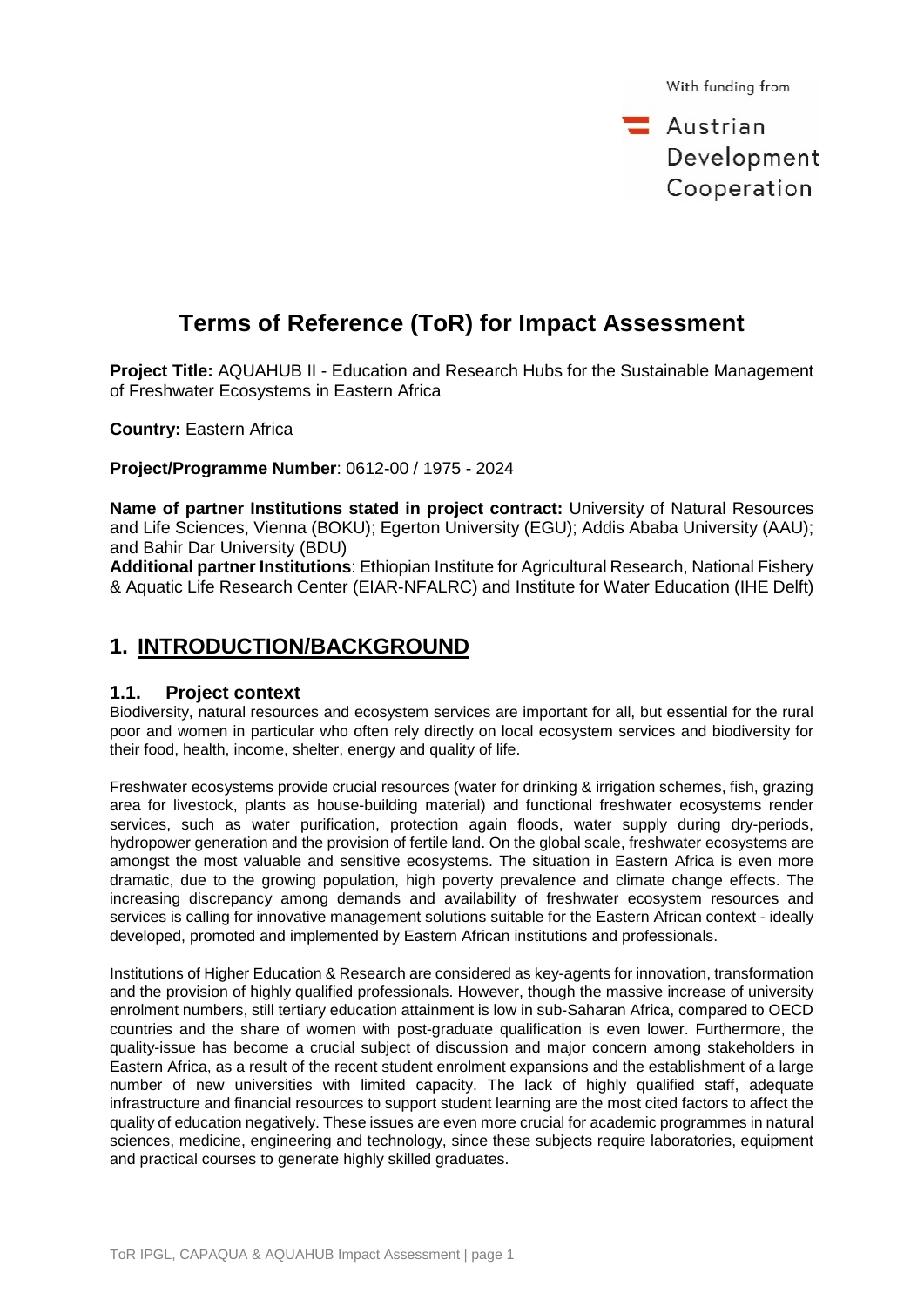## **1.2. Project history**

The AQUAHUB project (OEZA 0612-00/2021) builds on a long-term commitment of the Austrian Development Cooperation (ADC) to support collaborations among freshwater research and education institutions in Austria and the Global South. ADC provided core funding from 1975 to 2009 to the project "IPGL – International Post-Graduate Training Programme in Limnology" via 12-months project contracts, from 2009 to 2018 to the project "CAPAQUA - Development of Educational and Research Capacity in Eastern Africa for the Sustainable Management of Aquatic Ecosystems" via 3-years project contracts and from 2018 to 2021 to the project "AQUAHUB - Education and research hub for the sustainable management of aquatic ecosystems in Eastern Africa" via 3-years project contracts.

The IPGL project was initiated in 1975 by Prof. Heinz Löffler, director of the Institute of Limnology, Austrian Academy of Sciences (ILIM-AAS), as a 8-months training programme in limnology for scientists from developing countries in Austria. In the early years the training programme was short-named "UNESCO-Course", due to support by UNESCO. Funding of grants and operational costs was, however, provided from the very beginning by the Austrian Government as a special project within its scheme for technical assistance to developing countries. For two decades, IPGL was an almost exclusive Austrian enterprise. The coordination office and the majority of courses were based at departments of the ILIM-AAS at Lunz, in Vienna and from 1982 at Mondsee. Course activities took place at all other Austrian research centres of relevance, the neighbouring fishpond research centre of the Czechoslovak Academy of Sciences and field-courses were held at various Austrian water-bodies. The programme consisted of lectures, class-work and individual research projects, considering the specific research interest of participants. As it was not possible to integrate IPGL into an Austrian University Curriculum, no academic degree could be offered, but a detailed certificate was issued to each participant after having passed the final exams and delivery of a scientific report on the individual research project.

Following the recommendations of a comprehensive "ADC Fellowship Alumni Study (ÖFSE-Edition 5, 1996)", a process of establishing an international network of institutional collaborations was set off in 1997 (Table 1). At the end of the 1990's, the overall goal of IPGL shifted towards the support of capacity development processes at Eastern African institutions, which train professionals, carrying-out relevant research/extension activities and contributing to the development of evidence-based policies.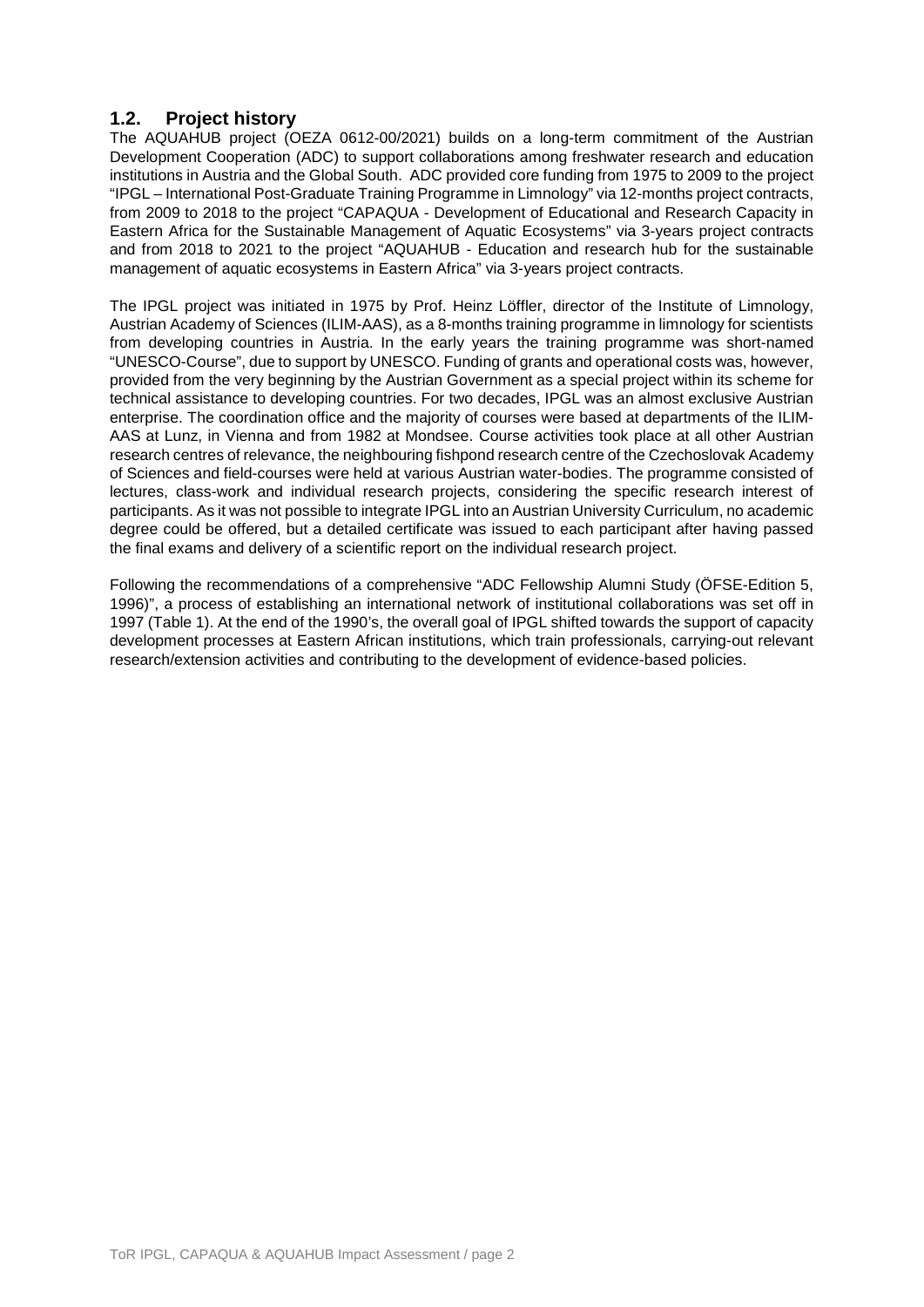| Year | <b>Milestones</b>                                                                                                                                                                                                                                                                                                                                                                                                                                                                 |
|------|-----------------------------------------------------------------------------------------------------------------------------------------------------------------------------------------------------------------------------------------------------------------------------------------------------------------------------------------------------------------------------------------------------------------------------------------------------------------------------------|
| 1975 | Establishment of IPGL ("UNESCO-course") - 8-months training programme in Austria,<br>coordinated by the Institute of Limnology of the Austrian Academy of Sciences (ILIM-AAS).                                                                                                                                                                                                                                                                                                    |
| 1986 | Fact finding mission to Eastern Africa (Dr Imhof, Prof Schiemer) - recommending shift towards<br>institutional cooperation.                                                                                                                                                                                                                                                                                                                                                       |
| 1994 | Start of the institutional cooperation with Egerton University (Njoro Kenya) within the "Tropical<br>River Ecology Initiative" - two 3-weeks field-work/laboratory workshops held at Egerton<br>University in 1994 and 1995 with 40 participants from Eastern Africa.                                                                                                                                                                                                             |
| 1997 | Establishment of the collaborative Master's Programme with UNESCO-IHE "Master's<br>Programme in Environmental Sciences, specialisation in Limnology & Wetland Ecosystems<br>(ES-LWE), with the further goal to integrate Makerere University, (Uganda) and Egerton<br>University (EGU) into the Master's Programme in future.                                                                                                                                                     |
| 2003 | Strengthening of south-south cooperation in Eastern Africa via the establishment of EAAWA<br>(East Africa - Austria Water Association) at the "Inaugural EAAWA Symposium - Linking Water<br>Experts to Meet the Challenges of Water Resources Management in East Africa" in Mukono,<br>Uganda, attended by 125 participants from 7 countries, majority of them IPGL alumni.                                                                                                       |
| 2004 | EGU started contributing to the ES-LWE Master's Programme Curriculum with a two weeks<br>course module in "Tropical Limnology" held at EGU.                                                                                                                                                                                                                                                                                                                                       |
| 2006 | EAAWA transformed to EAWA (Eastern African Water Association), incorporating 200 EAWA<br>members from Eastern Africa. Implementation of two transdisciplinary conferences in Kenya<br>(Mombasa, 2006 & Kisumu, 2008), attended by more than 270 participants and creating a<br>transdisciplinary forum for scientists, policy makers, NGOs, the private sector and<br>communities in order to facilitate the translation of research into development processes in<br>the region. |
| 2008 | EGU became a fully-fledged partner in the joint Master's Programme ES- LWE, contributing<br>to the curriculum with one taught semester and hosting/ supervising MSc research projects at<br>EGU - however, the Master's degree still awarded by UNESCO-IHE.                                                                                                                                                                                                                       |
| 2012 | CAPAQUA project shifted from the ILIM-AAS Mondsee, to BOKU.<br>Establishment of the International Joint-Degree Master's Programme in "Limnology & Wetland<br>Management (LWM)".                                                                                                                                                                                                                                                                                                   |
| 2013 | Establishment of the Joint Master's Programme in "Aquatic Ecosystems & Environmental<br>Management (AEEM)", implemented by Addis Ababa University (AAU), Bahir Dar University<br>(BDU), Ethiopian Institute for Agricultural Research (EIAR-NFALRC) and backstopping by<br>BOKU.                                                                                                                                                                                                  |
| 2019 | Expansion of the Master's programme AEEM towards an Eastern African Joint Degree<br>Master's programme, implemented by AAU, EGU, BDU, EIAR-NFALRC and backstopping by<br>BOKU. Establishment of the web-based AQUAHUB network platform.                                                                                                                                                                                                                                           |
| 2020 | Establishment of the web-based AQUAHUB networking platform.                                                                                                                                                                                                                                                                                                                                                                                                                       |

*Table 1: Overview of history and milestones of the IPGL, CAPAQUA and AQUAHUB projects from 1975 to 2020.*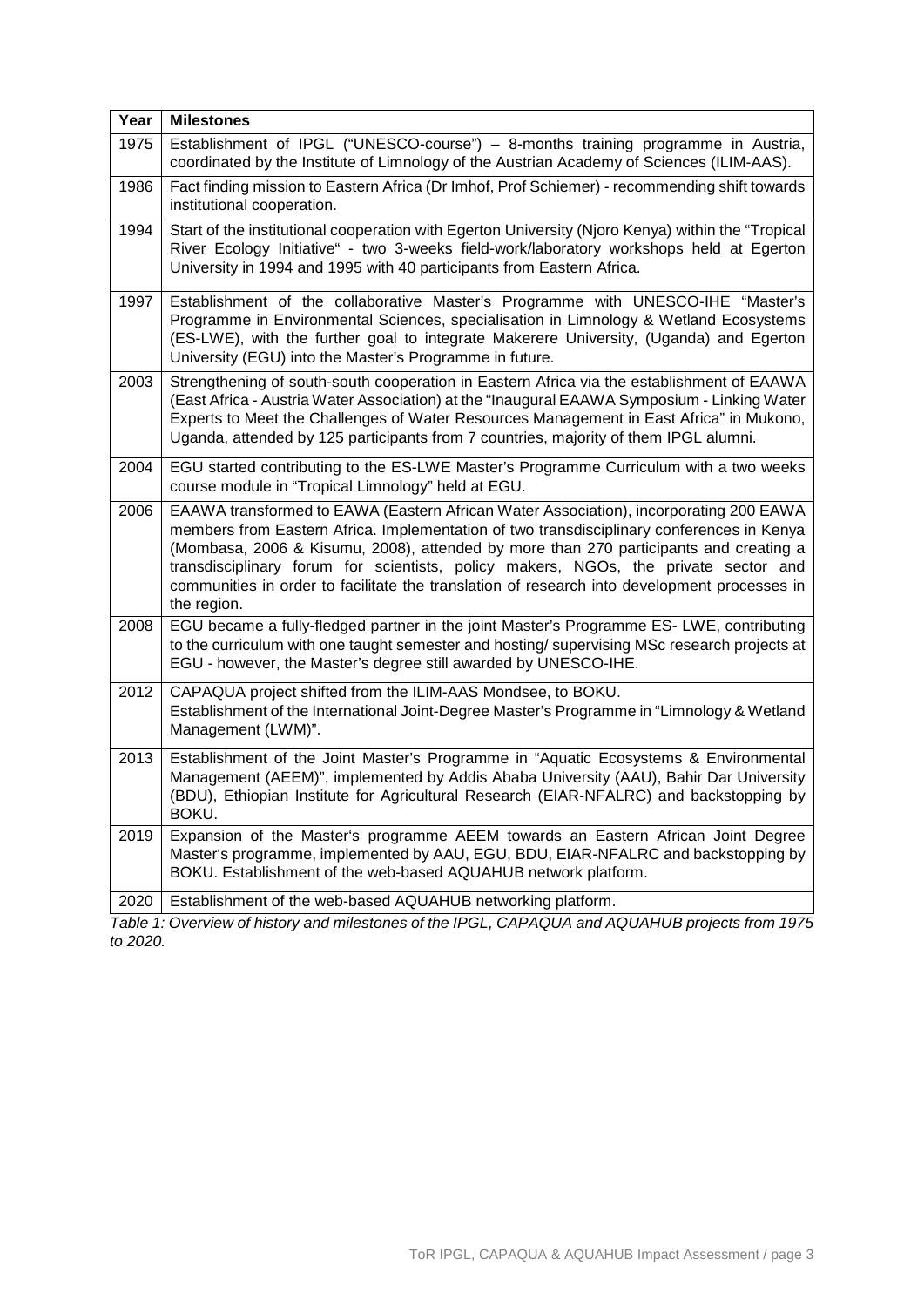In total, 668 water/environmental professionals from developing countries, therefrom 374 from Eastern Africa, attended academic training programmes which were implemented by IPGL, CAPAQUA and AQUAHUB from 1975 to 2020 (Fig 1).



*Figure 1: Origin of IPGL, CAPAQUA and AQUAHUB programme participants from 1975 to 2020*

## **1.3. Project strategy**

The overall projects strategy evolved over time via IPGL, CAPAQUA and AQUAHUB from "training individuals" towards institutional capacity development and N-S & S-S networking. Eastern Africa became the regional focus by the end of the 1990s. Over the last 20 years, the projects have been strategically focussing on the support of capacity development processes at Eastern African HEST institutions at the qualitative level via enhancing the quality and relevance of postgraduate programmes, the strengthening of national and regional networking and the provision of well-educated and well-skilled postgraduates to the Eastern African job market. The target institutions and programme graduates have been perceived as key-agents to initiate transformation processes towards the sustainable management of environmental assets to the benefit of Eastern African people. The projects have been concentrating on Master's programmes, since the availability of national/regional fellowships/loans to attend Master's programmes is limited in Eastern Africa and Master's programme graduates have a broad spectrum of career opportunities (environmental research-, policy- and management institutions, universities, private sector, NGO's, PhD studies). Over the last 10 years, the projects have been considering joint degree Master's programmes as a strategic tool to intensify institutional N-S and S-S collaboration and to enhance the quality of educational programmes by combining complementing thematic expertise of HEST institutions, as well as fostering transformative skills via student/lecturer mobility. Special emphasis has been laid on specialised and diverse teaching staff and skill-oriented course elements such as, laboratory & field-work, excursions, group-work, seminars, data analysis/interpretation, student presentations, report writing and environmental modelling.

The overall project objectives and outcomes evolved over time as well– however, integrated over time, the following goal and outcome are most significant and consistent:

- **Overall objective:** to foster the sustainable management of freshwater ecosystems in order to improve livelihoods in Eastern Africa.
- **Project outcome:** to support capacity development processes at Eastern African institutions, which train professionals, carrying-out relevant research/extension activities and contribute to the development of evidence-based policies towards the sustainable management of freshwater ecosystems and its resources and services.

A **theory of change** (ToC) approach was developed retrospectively (attachment II) through an iterative process by an independent contractor, project beneficiaries and stakeholders of relevance. As part of an evaluability assessment, the theory of change was further developed based on a participatory approach with a consulting company in 2021. The ToC includes two impact levels. The overall impact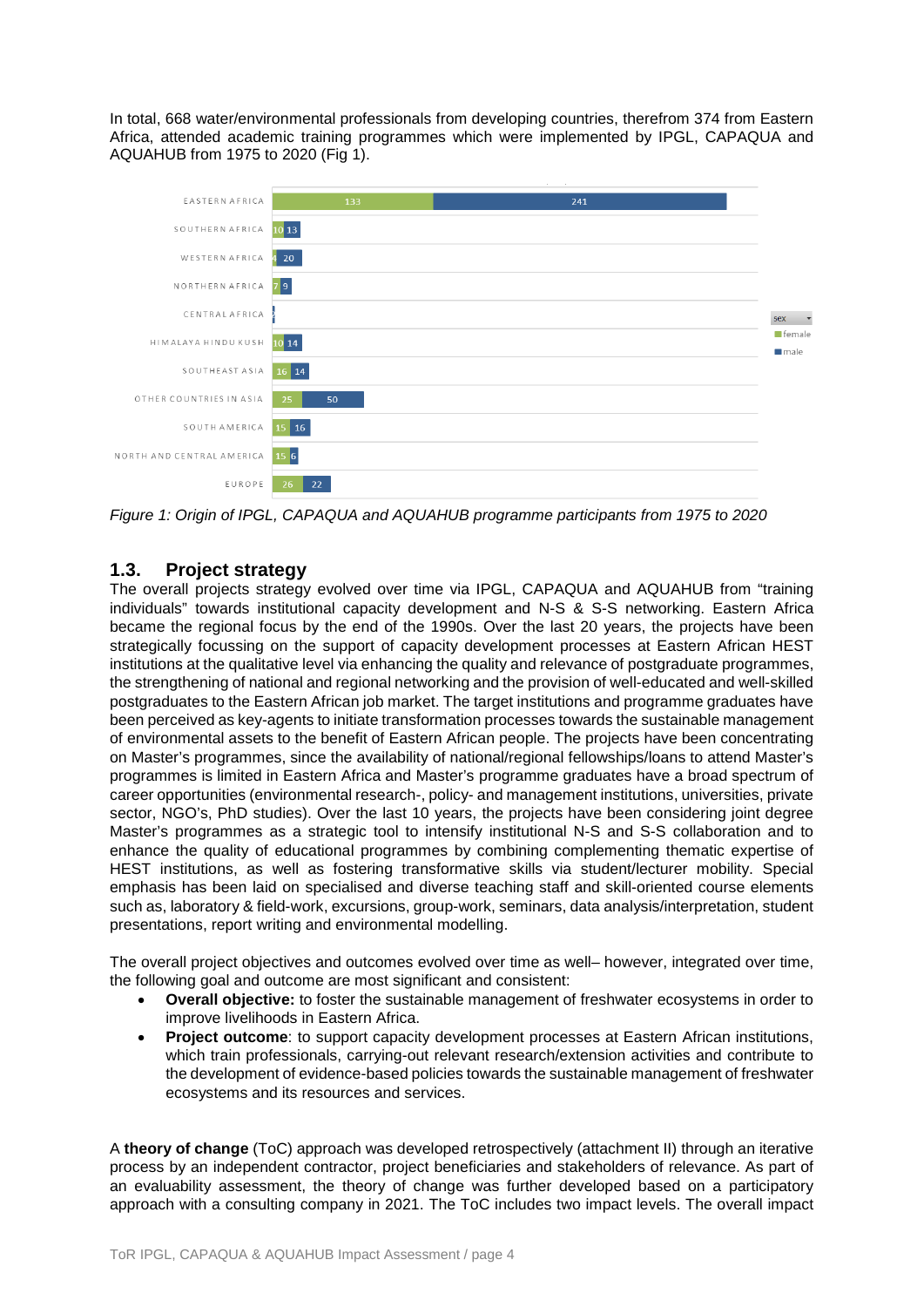targeted, is to deliver contributions to effectively initiate change processes in policy making as well as attitudes and practices in society which supports to the advance the achievement of SDGs 2, 3, 4, 5, 6, 12, 13, 15, and 17. The expected preparatory impact is that increased individual capacities (I1) and increased institutional capabilities (I2) contribute to the sustainable management of freshwater ecosystems and their resources in Eastern African countries.

The planned project outcomes are to...

- **1.** …establish high quality joint degree master's programmes for the sustainable management of freshwater ecosystems in Eastern Africa;
- **2.** …intensify South-South collaborations and enhance collective impact via networking.
- **3.** …provide highly qualified graduates to the job market in order to improve the management of freshwater ecosystems;
- **4.** …develop and implement projects and research towards the sustainable management of freshwater ecosystems and its resources;
- **5.** …increase capacity of Eastern African HEST institutions to strengthen them in achieving development goals; and
- **6.** …increase knowledge and awareness on sustainable management of freshwater resources.

The project is supporting the achievement of the six outcomes at the output level with:

- positioning the international joint degree Master's programme in Limnology & Wetland Management (LWM)" as a regional flag-ship programme in Eastern Africa (output 1);
- extending the Master's programme "Aquatic Ecosystems & Environmental Management (AEEM)" to a joint degree Master's programme, implemented by Addis Ababa University, Bahir Dar University, EIAR\_NFALRC and Egerton University (output 2);
- implementing international standards for the LWM and AEEM programmes (i.e. Bologna declaration, etc.) (output 3);
- establishing a network of southern and northern HEST institutions with common interests towards the sustainable management of freshwater ecosystems in Eastern Africa (output 4);
- resource persons (including staff of research and policy institutions) from different Eastern African institutions (output 5);
- a web-based network platform that interlinks freshwater experts and enthusiasts (output 6);
- increasing research, teaching & project management skills of staff, providing high quality curricula and equipment (output 7);
- selecting high-potential students that attend the LWM and AEEM programmes and obtain their MSc degree (output 8);
- contributing to higher research output, e.g., via MSc research projects (output 9); and
- enhancing the quantity, quality and relevance of research and amplifying the dissemination of research results as well as the outreach to stakeholder and society (output 10).

### **1.4. Project activities**

The project activities have been addressing individuals, institutions and N-S & S-S networking measures:

#### **Activity Package 1: Capacity development at institutional level**

- 1.1 Training/life-long-learning of staff members of target institutions.
- 1.2 Development and implementation of high quality inter-university programmes (LWE, LWM & AEEM).
- 1.3 Purchase of teaching & research equipment (CAPAQUA & CAPAQUA/DGIS).
- 1.4 Development and implementation of collaborative research- & capacity development.

### **Activity Package 2: Capacity development at individual level**

- 2.1.Academic programmes (IPGL, LWE, LWM, AEEM, short-courses) are implemented
- 2.2. Hands-on practical and soft skills trainings are implemented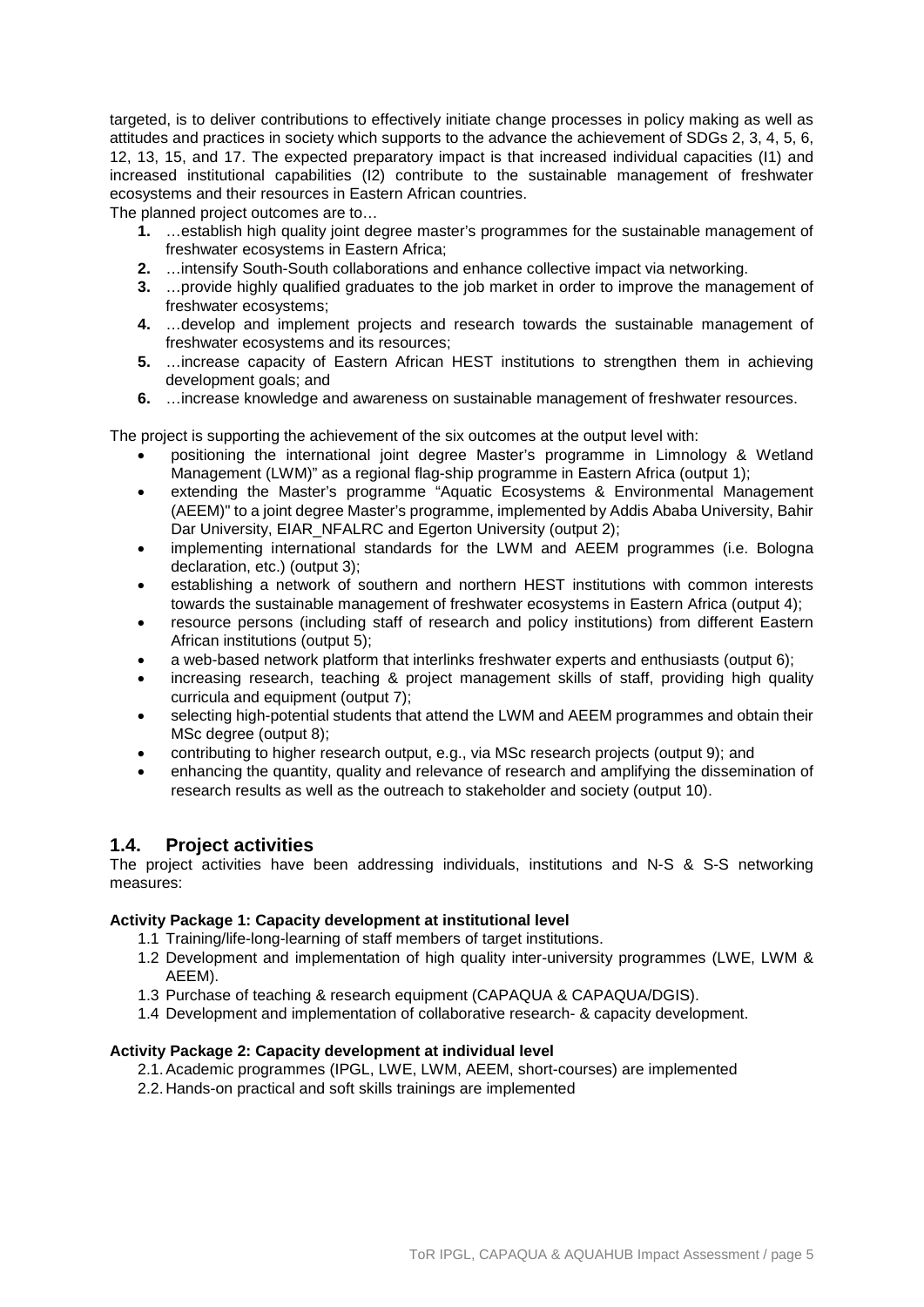### **Activity Package 3: Networking and outreach activities**

- 3.1.Support of networking: AQUAHUB platform, EAWA, social media (IPGL site at Facebook, Facebook groups of students/alumni).
- 3.2. Development & implementation of collaborative programmes/projects to support network development.

## **1.5. Beneficiaries**

## **Direct individual beneficiaries**

- Fellowship holders that are attending the Master's programmes.
- Young professionals from consortium universities or other Eastern African universities participating in single modules.
- Academic and technical staff of Eastern African institutions partnering with AQUAHUB.
- Lecturers and researchers from other HEST institutions or Non-governmental organisations that are involved in international, regional or inter-sectorial collaborations with the AQUAHUB project.

#### **Direct institutional beneficiaries**

- Local partner institutions in Eastern Africa that benefit from capacity development in education and research, extension activities, and enhancing research and teaching capacity through the provision of better equipped laboratories.
- BOKU as the coordinating institution benefits from a large network for education and research in freshwater ecosystems as well as from the prestige that the programmes bring to it.

#### **Indirect individual beneficiaries**

- People of the Eastern African society, especially the ones living close to and being dependent on freshwater ecosystems.
- They benefit from initiatives and activities towards the sustainable management of freshwater ecosystems and resources implemented by programme graduates and also from capacity initiatives implemented by AQUAHUB project partners.

#### **Indirect Institutional beneficiaries:**

- Eastern African ministries, environmental agencies, PPP's (environment, water & sanitation sectors), research institutions and environmental consultant firms.
- They benefit from highly qualified graduates for their staff recruitment, enhanced North-South and South-South networking and scientific contributions coming from collaborative MSc research projects (e.g. NAFIRRI, MUK, NWSC, MWE, KMFRI).

International, regional and national agencies and NGO's that benefit from highly qualified programme graduates as staff, enhanced networking including the exchange of experts as well as from scientific contributions

## **1.6. Project implementation**

The IPGL, CAPAQUA and AQUAHUB projects have been coordinated by Austrian institutions from 1975 until now (Austrian Academy of Sciences, 1975-2012; BOKU, 2012-2024). In 2003, Eastern African institutions became informal project partners being responsible for the implementation of specific project activities, as to the project proposals. Since 2009, Eastern African partner institutions have been fullyfledged project partners in the project contracts with ADC and having leading roles in the implementation and administration of project activities. Since 2012, BOKU, IHE Delft and EGU have been planning, implementing, managing and steering the joint degree Master's programme LWM jointly. Since 2013, AAU is the overall coordinator of the joint degree Master's programme AEEM and the AEEM programme is planned, implemented managed and steered by AAU, BDU and EIAR-NFALRC, with backstopping of BOKU. In 2019 the Master's programme AEEM has been expanded towards an Eastern African Joint Degree Master's programme, coordinated by AAU and implemented by AAU, EGU, BDU and EIAR-NFALRC, with backstopping of BOKU. The organisational set-up and procedures are described within the project contracts with ADC and written agreements among the project partners in detail (Cooperation Agreements, Operational Agreements, Education & Examination Regulation Agreements).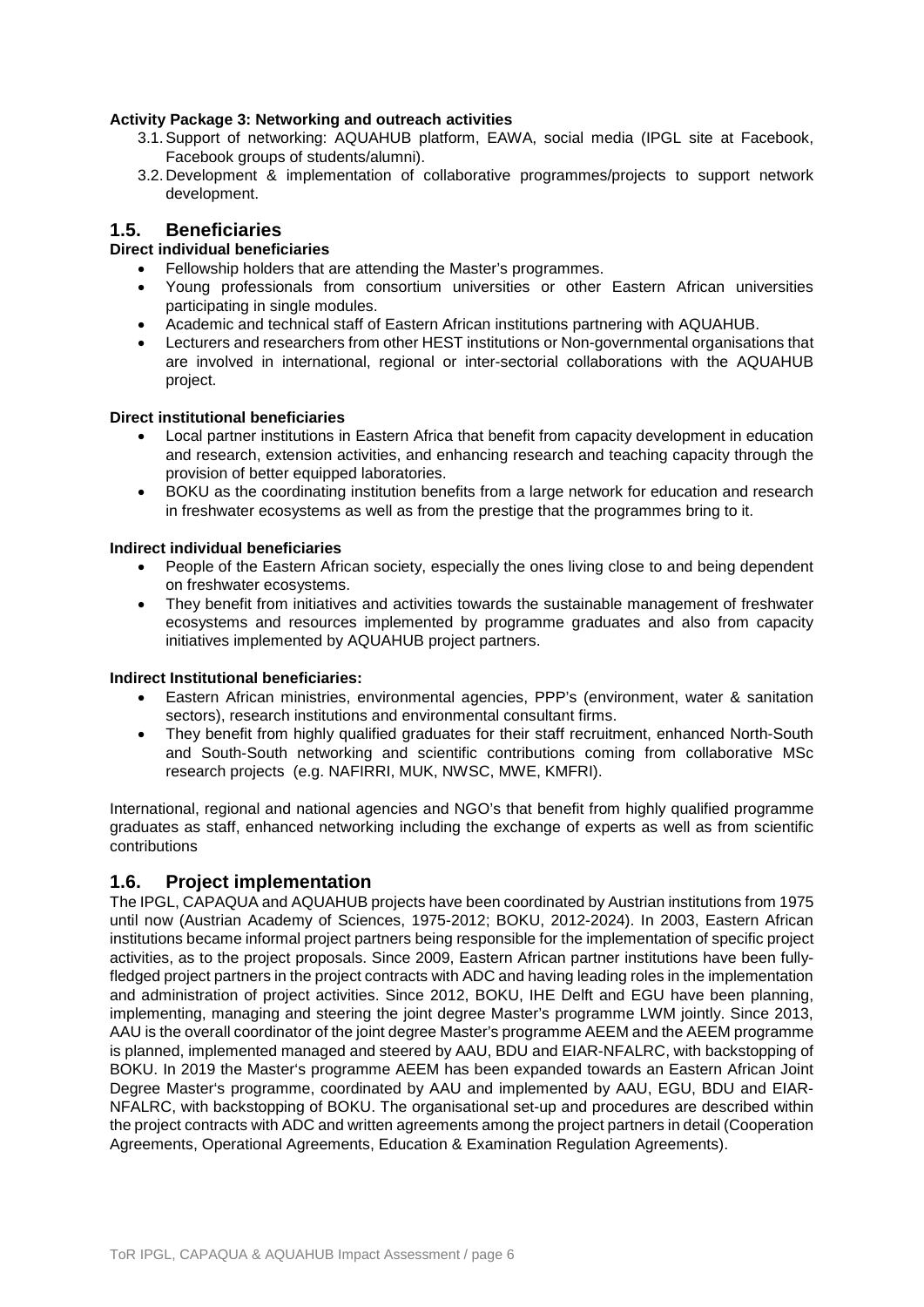# **2. PURPOSE**

The purpose of the assignment is to promote organisational learning and to support decision making at both the strategic and operational level – hence, capturing both the learning, as well as the steering dimension.

The assignment serves to assess in how far outcomes have been achieved and whether the contributions to the overarching impacts are plausible. Furthermore, the assignment should enhance the understanding of change processes and impact mechanisms, conclude on lessons learnt and propose actionable recommendations to enhance the impact of forthcoming AQUAHUB projects.

The intended users of the assignment findings are the project partner institutions, key-stakeholder institutions in Eastern Africa and the ADC sub-sector "Higher Education, Science & Research".

In a previous phase of the AQUAHUB project, an independent consultancy was commissioned by the University of Natural Resources and Life Sciences, Vienna (BOKU) to:

- a) assess the project's relevance and coherence in the local context of Eastern Africa;
- b) reflect, assess and -if necessary- revise the original Theory of Change; and
- c) assess the evaluability of the project for this impact assessment.

Based on these three objectives, the consultancy carried out three separate analyses that were tied together into a holistic research strategy.

First, AQUAHUB's coherence to the policy context and relevance to local needs was assessed. A sample of the most important policies in the three countries and the region were systematically analysed regarding their point of intervention, and assumed causal mechanism, and subsequently scored regarding their practical relevance for and alignment with the AQUAHUB project. Interviews and focus group discussions with students, academic staff, and alumni of the educational programmes and key institutions and organisations (incl. potential and actual employer's of graduates) allowed the assessment of these stakeholders' needs.

Second, the Theory of Change was analysed, tested for plausibility, and ultimately visualised. The analysis results represent a preparatory step to this impact assessment, therefore, its approach and results do not speak to the project's effectiveness or impact. Instead, it focusses on the internal consistency and theoretical plausibility of the project's Theory of Change. The practical validation of the impact hypotheses shall be conducted in this tendered assignment.

Finally, the AQUAHUB project was assessed according to it's evaluability. The assessment used data from interviews, the revised theory of change, and project documents to develop detailed scores for different criteria and analytical dimensions. The results from the evaluability assessment provide insights regarding the general evaluability of the project (*whether* it can be evaluated), as well as regarding the specifics of a possible evaluation (*how* it could be evaluated). Conclusions of the evaluability assessment were used to develop this tendered assignment.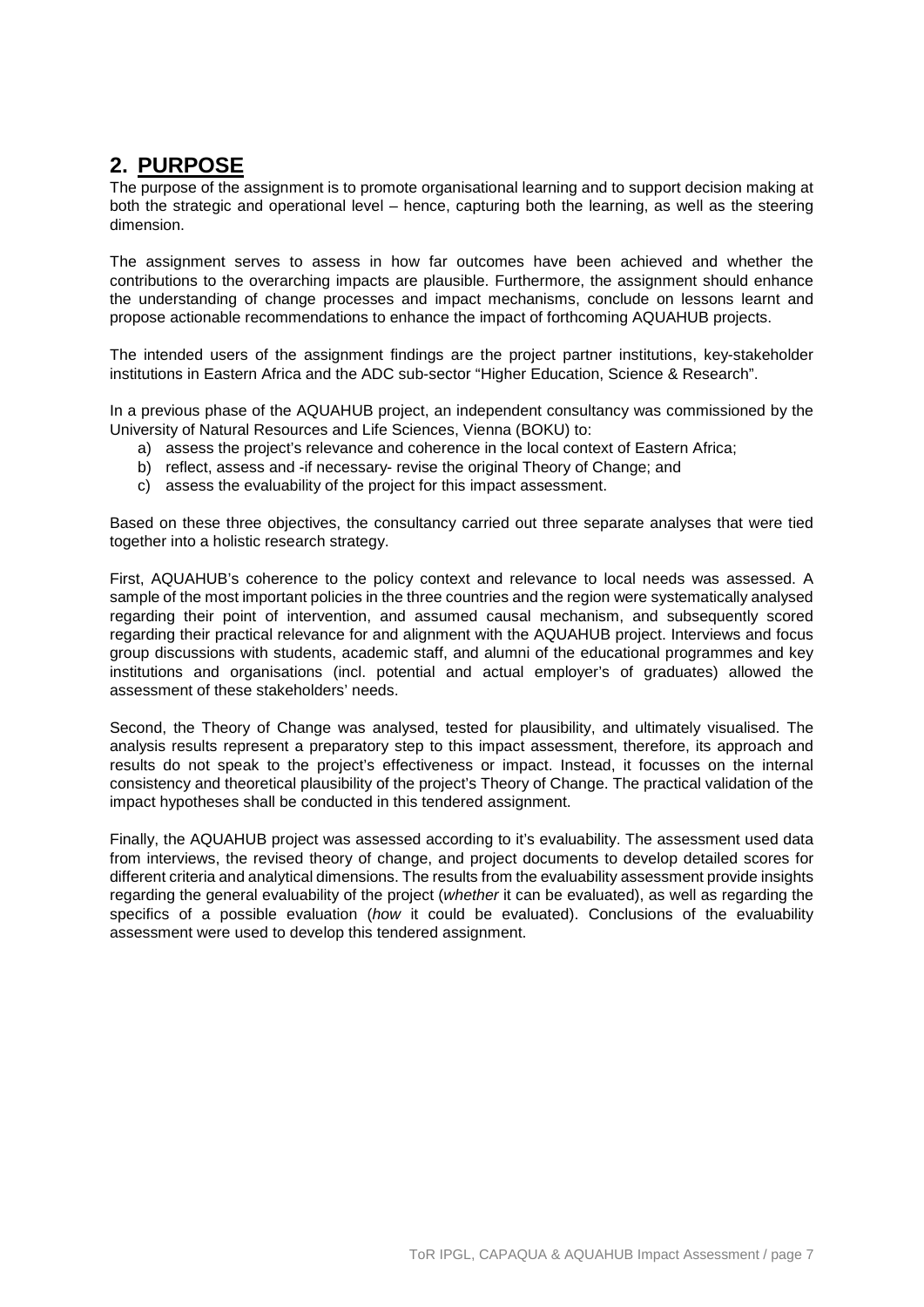# **3. OBJECTIVE**

The objectives of the assignment are:

- 1) To assess the degree to which direct outcomes have been achieved;
- 2) To assess contributions towards impacts; and
- 3) To identify key learnings to feed into the design and implementation of forthcoming AQUAHUB projects.

The specific objectives are:

- 1.1.To assess the contribution of project outputs to project outcomes;
- 2.1.To assess the contribution of project outcomes to the overarching project impacts;

3.1. To identify lessons learnt and to provide actionable recommendations to enhance the impact of forthcoming AQUAHUB projects.

# **4. SUBJECT AND SCOPE**

Subject of the study projects the ADC funded projects with the project number IPGL 0612-00, implemented from 1975 to 2021 (IPGL, 612-00/1975 to 612-00/2009; CAPAQUA 612-00/2009 to 612- 00/2018; AQUAHUB 612-00/2018).

Geographically, the assignments shall focus on the Eastern African region, with special emphasis on Uganda, Kenya and Ethiopia. Therefore, the assignment will focus on institutions and individuals (Fig 2.) from/in these three countries. As to cover regional aspects, institutions and individuals from Tanzania and Rwanda may be included as well.





The target group are project beneficiaries, as stated in the ToR document in chapter 1.5. The assignment shall include the input of at least 150 IPGL alumni (at least 60 females) and at least 20 stakeholder institutions. The assignment shall identify eventual gender specific aspects.

The assignment shall focus on the OECD DAC evaluation criteria "impact".

The assignment is expected to apply a reflective and qualitative approach, taking into account the complexity and wider context of capacity development processes. The assignment shall identify and summarise key learning to feed into the strategy, design and implementation of future AQUAHUB projects.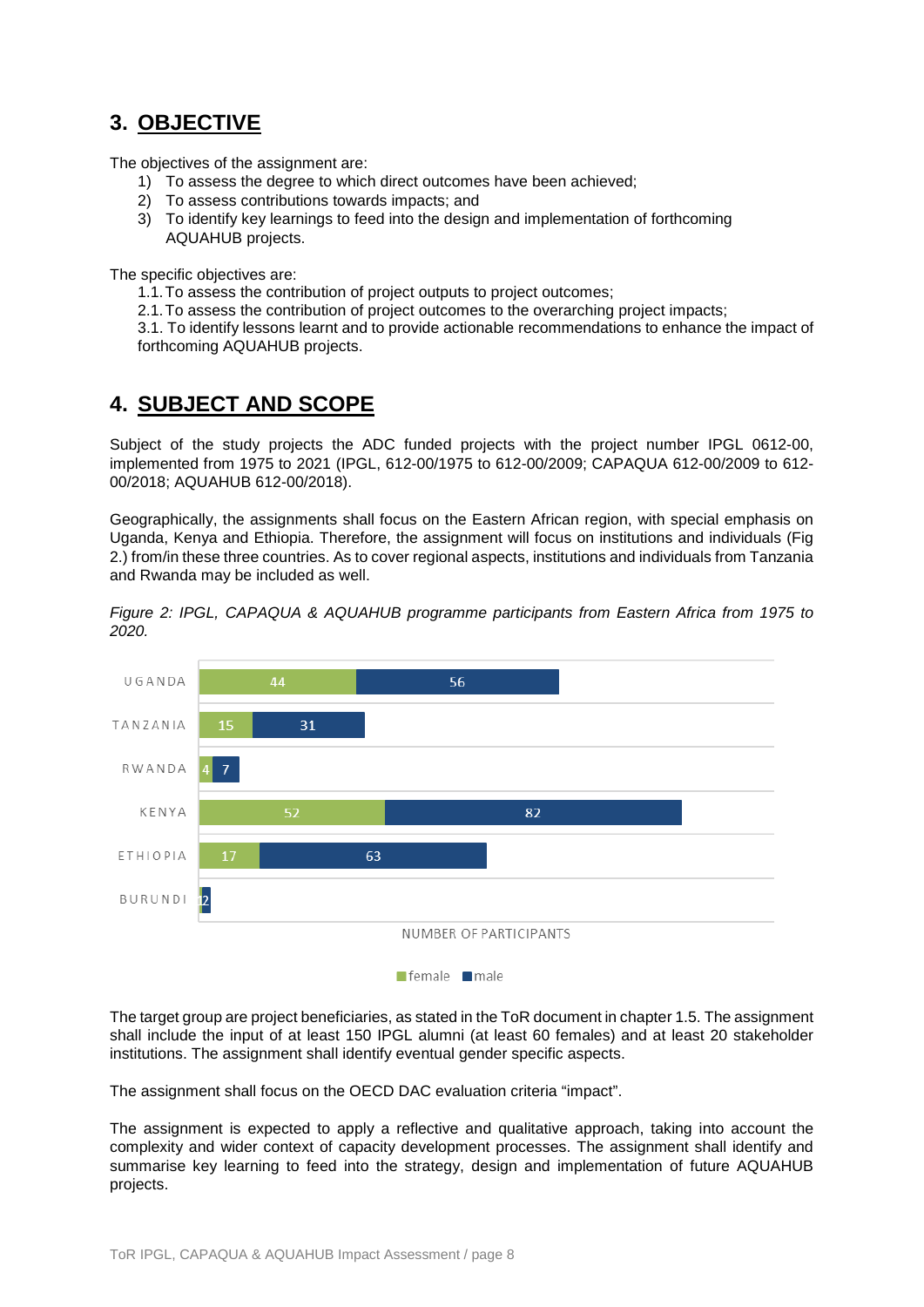# **5. SPECIFIC QUESTIONS**

Aligned to the specific objectives of the ToR, the assignment is expected to respond to the following questions:

### **Ad specific objective 1.1.:**

- 1.1.1. To what degree did the implementation of the LWM (**output 1**) & AEEM (**output 2**) master's programmes, as well as the implementation of international standards (**output 3**) contribute to the establishment of high quality joint-degree master's programmes for the sustainable management of freshwater ecosystems (*outcome 1*) ?
- 1.1.2. To which extent did the implementation of the AEEM master's programme (**output 2**), the involvement of external resource persons (**output 5**), the network of southern and northern HEST institutions (**output 4**), and the web-based network platform (**output 6**) contribute to South-South collaborations and to an enhancement of collective impact (*outcome 2*)?
- 1.1.3. To what extent did the implementation of the LWM (**output 1**) & AEEM (**output 2**) master's programmes, the implementation of international standards (**output 3**), and the research, teaching & skills training of staff (**output 7**) contribute to the provision of highly qualified graduates to the job market in order to improve the management of freshwater ecosystems (*outcome 3*)?
- 1.1.4. To what extent did the implementation of the LWM (**output 1**) & AEEM (**output 2**) master's programmes, the network of southern and northern HEST institutions (output 5), and the MSc research projects and publications (**output 9**) contribute to the implementation of projects and research towards the sustainable management of freshwater ecosystems and its resources (*outcome 4*)?
- 1.1.5. To what degree did the network of northern and southern HEST institutions (**output 4**) and the research, teaching & skills training of staff (**output 7**) increased the capacity of Eastern African HEST institutions and strengthened them in achieving their development goals (*outcome 5*)?
- 1.1.6. To what degree did the network of northern and southern HEST institutions (**output 4**) and the dissemination of research results and outreach to stakeholders and society (**output 10**) contribute to increasing the knowledge and awareness on sustainable management of freshwater ecosystems (*outcome 6*)?

## **Ad specific objective 2.1.:**

2.1.1. To what extent did…

a) …the high quality joint degree master's programmes for the sustainable management of freshwater ecosystems in Eastern Africa (outcome 1),

b) …the intensified South-South collaborations and enhanced collective impact via networking (outcome  $2$ ),  $1$ 

c) …the highly qualified graduates on the job market (outcome 3),

d) …the projects and research towards the sustainable management of freshwater ecosystems and its resources (outcome 4), and

e) …the increased capacity of Eastern African HEST institutions (outcome 5)

### contribute to **increasing institutional capabilities** and to **promoting the sustainable management of freshwater ecosystems and their resources in Eastern African countries (impact 1)**?

2.1.2. To what extent did…

-

a) …the intensified South-South collaborations and enhanced collective impact via networking (outcome 2),

- b) …the highly qualified graduates on the job market (outcome 3),
- c) …the projects and research towards the sustainable management of freshwater

<span id="page-8-0"></span><sup>1</sup> Analysing the networking activities shall include aspects on a) quality of cooperation and b) the cooperation level with stakeholder institutions.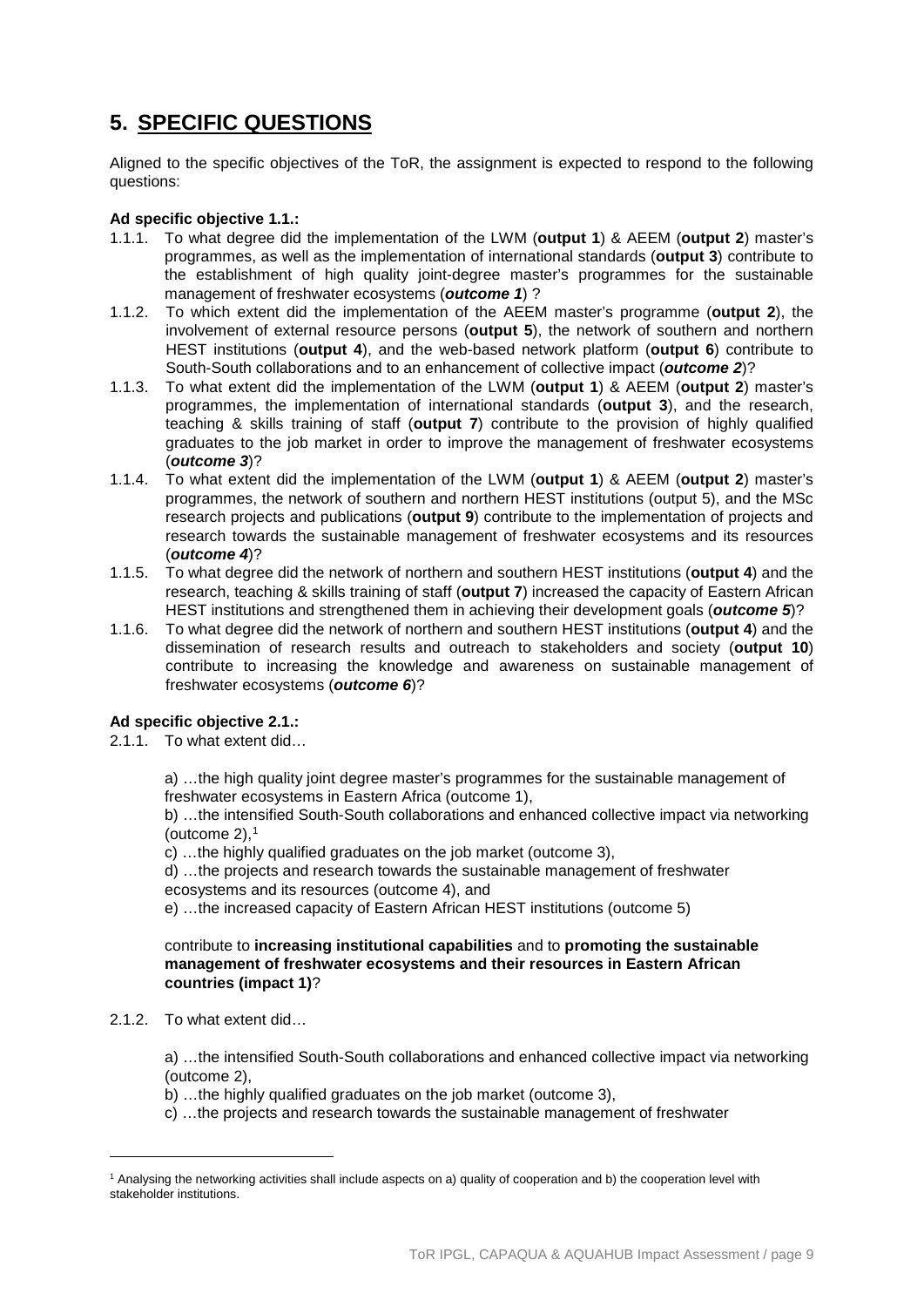ecosystems and its resources (outcome 4), and d) …the increased knowledge and awareness on sustainable management of freshwater ecosystems (outcome 6)[2](#page-9-0)

contribute to **increasing individual capacities** and to **promoting the sustainable management of freshwater ecosystems and their resources in Eastern African countries (impact 2)**?

2.1.3 To what extent did increased institutional capabilities (impact 1) and individual capacities (impact 2) contribute effectively to change processes in policy making, as well as to attitudes and practices in society that support the achievement of SDGs 2, 3, 4, 6, 12, 13, 15, and 17?

Ad specific objective 3.1.:

### **3. Ad specific objective 3.1.:**

- 3.1.1. Which are the key lessons learnt?
- 3.1.2. What are the most promising strategic options and actionable measures to enhance the impact of forthcoming AQUAHUB projects?

# **6. APPROACH AND METHODS**

The assignment shall be undertaken by an independent expert, or team of experts. Throughout the entire process the assessment will be undertaken in accordance with the evaluation policy and evaluation quidelines of ADC<sup>[3](#page-9-1)</sup>, downloadable at:<https://www.entwicklung.at/en/ada/evaluation/>

## **6.1.Data availability and sources**

The assessment shall be based both on primary data collected by the contractor as well as secondary data sources provided to the experts by AQUAHUB. The assignment shall thus include a desk study phase as well as field data collection phase. Data collection instruments shall be aligned with the data needs to answer the evaluation questions. Qualitative data collection methods may be used, such as individual interviews as well as formats that allow for the interaction between the interview partners, such as workshops or focus group discussions. Quantitative data collection methods, such as surveys and questionnaires shall be used where appropriate. It is suggested to implement an online survey to be able to trace the career and professional development of alumni.

For the data collection phase, it is suggested to include the following stakeholders:

- Alumni & students
- Project coordinators
- Academic staff and lecturers
- Faculty management

- Relevant employer organisations
- Relevant policy institutions
- Further stakeholders within the relevant sector

Furthermore, the assignment may include the following available data:

- The underlying problem analysis (as stated in the project proposals and reports)
- The Theory of Change (as visualised and analysed in the previous assessment)
- Data collected in the M&E system (as included in the progress reports and statistics)
- Alumni survey results (to be provided by the AQUAHUB project consortium)

<span id="page-9-0"></span><sup>&</sup>lt;sup>2</sup> It is required from the contractor to suggest an approach to analyse to what extend knowledge and awareness transfers into changes in the target groups' behaviour. The contractor shall investigate literature, case-examples, best practices and provide recommendations. This could be done by using theories of behavioural science, as for example the theory of planned behaviour.

<span id="page-9-1"></span>[<sup>3</sup>https://www.entwicklung.at/fileadmin/user\\_upload/Dokumente/Evaluierung/Evaluierungs\\_Leitfaeden/Guidelines\\_for\\_Programm](https://www.entwicklung.at/fileadmin/user_upload/Dokumente/Evaluierung/Evaluierungs_Leitfaeden/Guidelines_for_Programme_and_Project_Evaluations_ADA_2020.pdf) [e\\_and\\_Project\\_Evaluations\\_ADA\\_2020.pdf](https://www.entwicklung.at/fileadmin/user_upload/Dokumente/Evaluierung/Evaluierungs_Leitfaeden/Guidelines_for_Programme_and_Project_Evaluations_ADA_2020.pdf)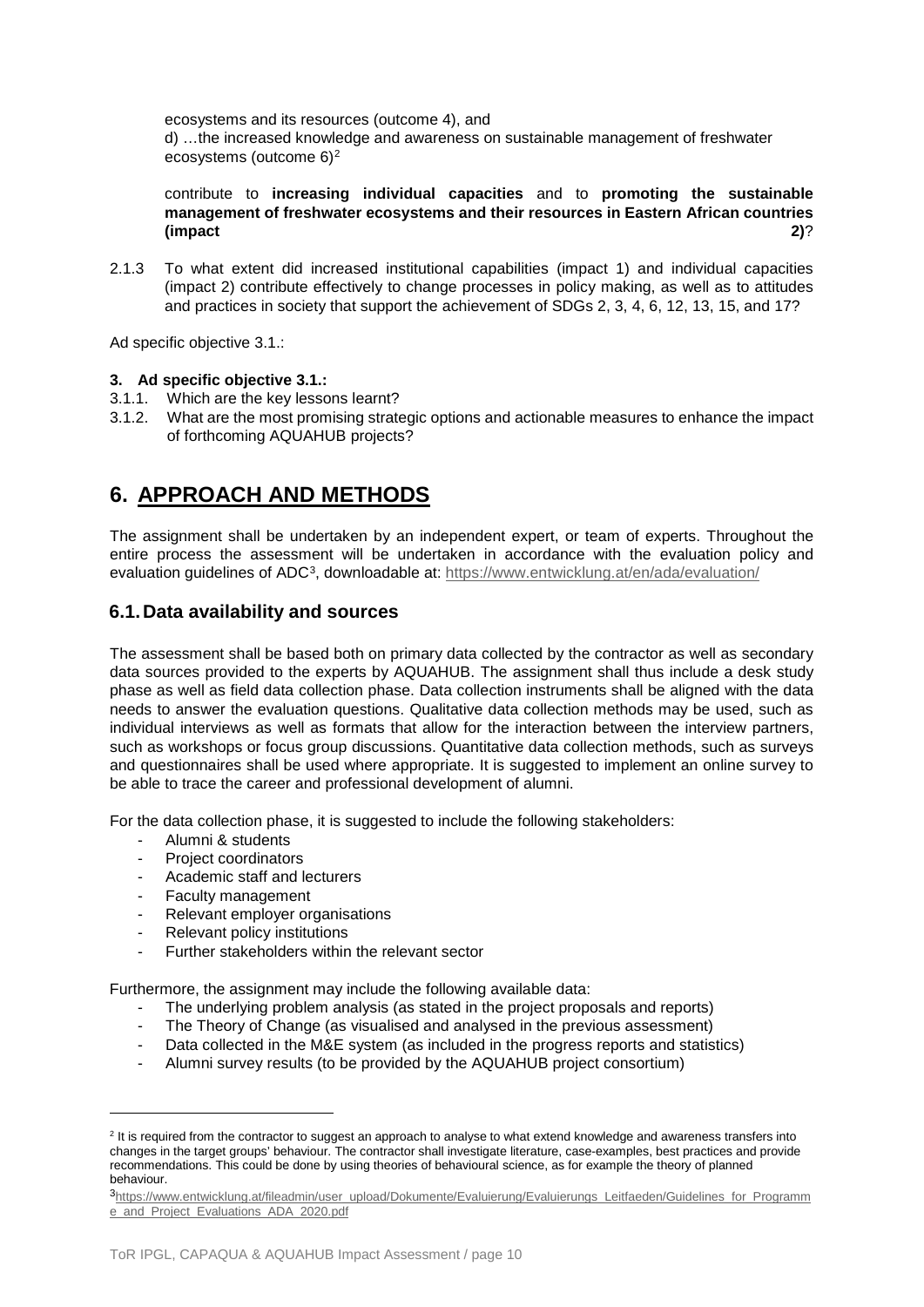- Alumni data-base that monitors job placements and job profiles (to be provided by the AQUAHUB project consortium)
- Evaluations of programme participants for individual course modules (to be provided by the AQUAHUB project consortium)
- Additional documents for the impact assessment are the proposals for the CAPAQUA and AQUAHUB projects, the annual reports of the AQUAHUB project, as well as the AQUAHUB Assessment of 2021, CAPAQUA evaluation of 2018, and the IPGL evaluation of 2001

The 2021 evaluability assessment of the AQUAHUB project suggests that data availability differs for the four phases of the projects with earlier stages offering significantly lower data quality and quantity. Additionally, some data points might need to be reconstructed, such as a detailed description of the composition of the target beneficiaries along key dimensions, a stakeholder analysis, including the core project partners, as well as a description of the sphere of influence of the actors and its consequences for the project or a detailed mapping of the practical effects of the policy and intervention context. In the tender, the contractor shall outline how they aim to answer the evaluation questions for each phase and the data sources used and/or reconstructed.

## **6.2.Evaluation design**

The assignment shall follow a participatory approach and engage a suitable range of project stakeholders and an appropriate number of project beneficiaries and partners. The contractor shall define how stakeholders will be involved in the impact assessment in a participatory way. The assignment is expected to be based on a solid theoretical basis and to use mixed methods to collect data and information. Data collection shall be triangulated to the extent possible to ensure the validity and reliability of findings, as well as recommendations. The contractor shall assess in how far monitoring data from the project can be used as one source for triangulation.

Tenders are expected to propose a strategy, methodology and implementation approach for the assignment, which the contractor considers to be most appropriate to address the purpose and objectives of this ToR document, including its advantages, disadvantages and limitations.

The evaluation design shall take into account the results of the "Assessment of AQUAHUB – Education and Research Hub for the Sustainable Management of Aquatic Ecosystems in Eastern Africa" regarding the evaluability. The evaluability assessment showed that there are limitations for an impact assessment, which have to be countered by measures within the evaluation. It should be emphasized that the design of the AQUAHUB intervention as a whole is not suitable for a counterfactual evaluation. This concerns, among other things, the interconnected impact dimensions, which make an isolated consideration of individual causal chains difficult, the treatment group is comparatively small and that no baseline information is available at the impact level and a reconstruction at this level is not possible. Against this background, no evaluation design is assigned explicitly for the impact assessment. Instead, the "most appropriate" design should be used. It is suggested to use a theory-based approach, to the evaluation. A potential design for this assignment could be a contribution analysis. The contractor shall suggest a suitable method to measure change and the contributions of the project, e.g. process tracing, outcome harvesting, or other methods.

The contractor should explicitly discuss how different outcomes and impacts can be evaluated, this includes network effects, capacity development on the institutional and individual level. For this purpose, established concepts, like the 5c model to assess capacities (Morgan, 2006)<sup>[4](#page-10-0)</sup>, should be considered. The contractor shall include an exemplary evaluation matrix for at least two evaluation questions in their offer.

Whenever possible, data collected shall be disaggregated (by sex, age, and country) and the study shall identify potential gender, age, and country specific aspects.

<span id="page-10-0"></span><sup>4</sup> Morgan, P. (2006). The Concept of Capacity. Maastricht: European Centre for Development Policy Management.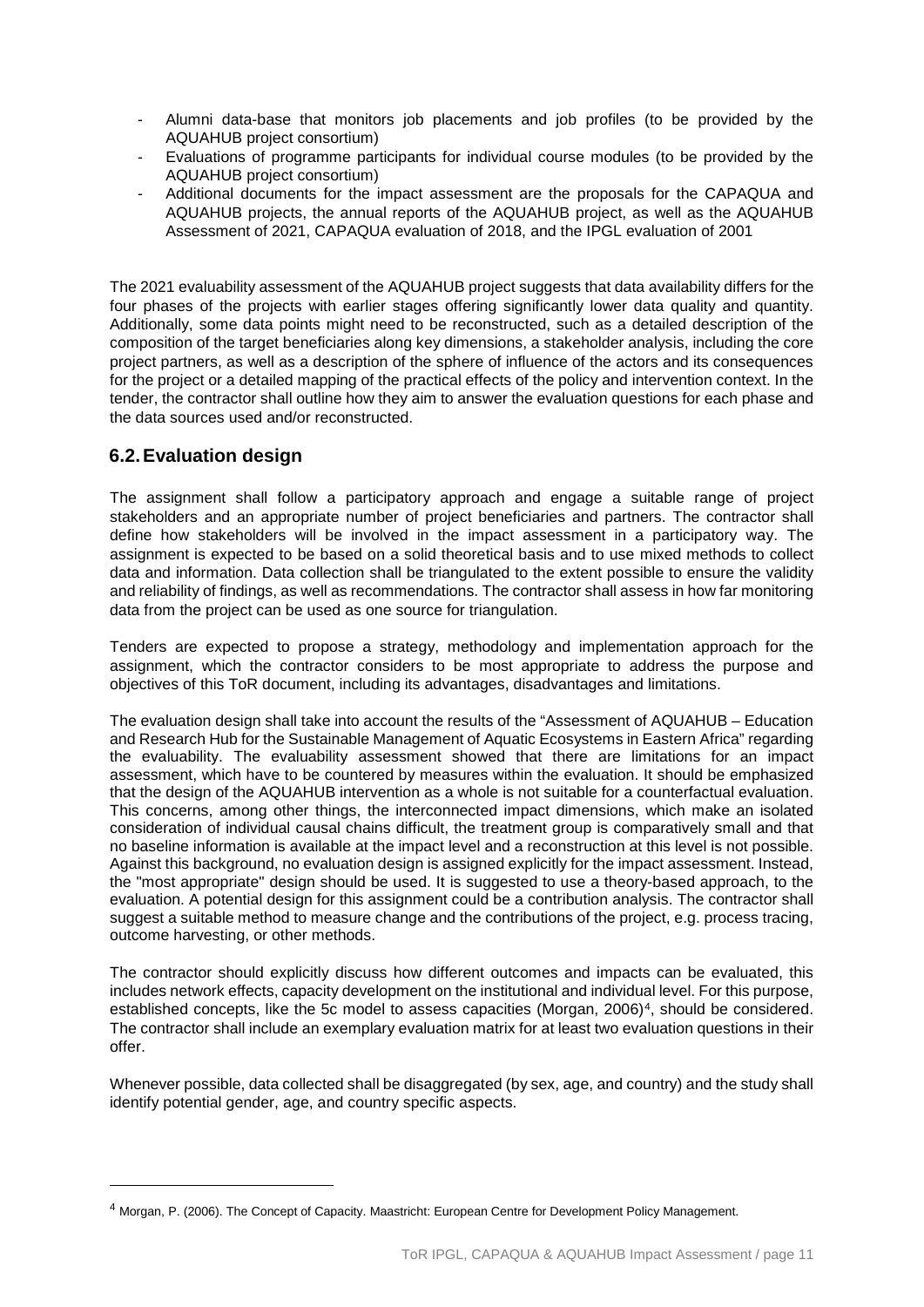Tenders shall provide information on the planned implementation modalities and methods to collect data for the assignment. A field data collection phase in Eastern Africa is perceived to be important to answer the specific questions of the assignment – hence, field-trips may be included, if deemed necessary and safe. Local consultants, with proven experience in conducting semi-structured interviews/focus group discussions, can be included in the evaluation team, especially concerning the main countries of implementation, i.e. Kenya, Ethiopia and Uganda. As a measure to avoid eventual assignment delays, tenders are expected to include information on alternative data collection methods for the eventual case thatanti-COVID19 measures may limit international travels face-to-face interaction, and local data collection. Therefore, contractors are expected to provide information how to ensure the validity of their findings and recommendations in the light of possible constraints due to the development of the pandemic.

## **7. TIME FRAME, WORKING DAYS, BUDGET & PAYMENT MODALITIES**

The suggested time-plan for the evaluation is indicated in the table below:

| <b>Action / deliverable</b>                      | <b>Responsible</b>             | Date              |
|--------------------------------------------------|--------------------------------|-------------------|
| Tendering and contracting process                | Contracting party              | December 2021 to  |
|                                                  |                                | <b>March 2022</b> |
| Contract signed                                  | Contractor                     | April 2022        |
| Kick-off meeting                                 | Contractor & contracting party | April 2022        |
| Inception phase                                  | Contractor                     | April - June 2022 |
| Submission of draft inception report             | Contractor & contracting party | June 2022         |
| Presentation of draft inception report           | Contractor & contracting party | June 2022         |
| Submission of final inception report             | Contractor                     | <b>July 2022</b>  |
| Data collection and triangulation                | Contractor                     | September 2022 to |
|                                                  |                                | <b>March 2023</b> |
| Submission of draft assignment report            | Contractor                     | May 2023          |
| Presentation of draft assignment report          | Contractor & contracting party | June 2023         |
| Submission of final assignment report (hard copy | Contractor                     | <b>July 2023</b>  |
| and electronic copy)                             |                                |                   |
| Submission of scientific manuscript              | Contractor                     | <b>July 2023</b>  |

The contractor shall indicate within the tender whether it is feasible for the contractor to implement the assignment as to the aforementioned time frame and may provide an eventual alternative time frame within the tender.

The tentative number of working days for the assignment is roughly estimated with 80 to 90 working days. A tentative example is indicated in the table below:

| <b>Activity</b>                                   | <b>Working days</b> | <b>Date</b>       |
|---------------------------------------------------|---------------------|-------------------|
| Kick-off meeting                                  | 2                   | April 2022        |
| Desk-study                                        | 10                  | April - June 2022 |
| Preparation of draft inception report             | 4                   | June 2022         |
| Presentation of draft inception report            | $\mathfrak{p}$      | June 2022         |
| Preparation of final inception report             | 4                   | <b>July 2022</b>  |
| Data collection & data analyses                   | 15                  | September 2022 to |
|                                                   |                     | January 2023      |
| Field data collection                             | 15                  | February<br>Mav   |
|                                                   |                     | 2023              |
| Preparation of draft study report & data analyses | 17                  | May - June 2023   |
| Presentation of draft study report                | 2                   | June 2023         |
| Preparation of final study report                 | 4                   | <b>July 2023</b>  |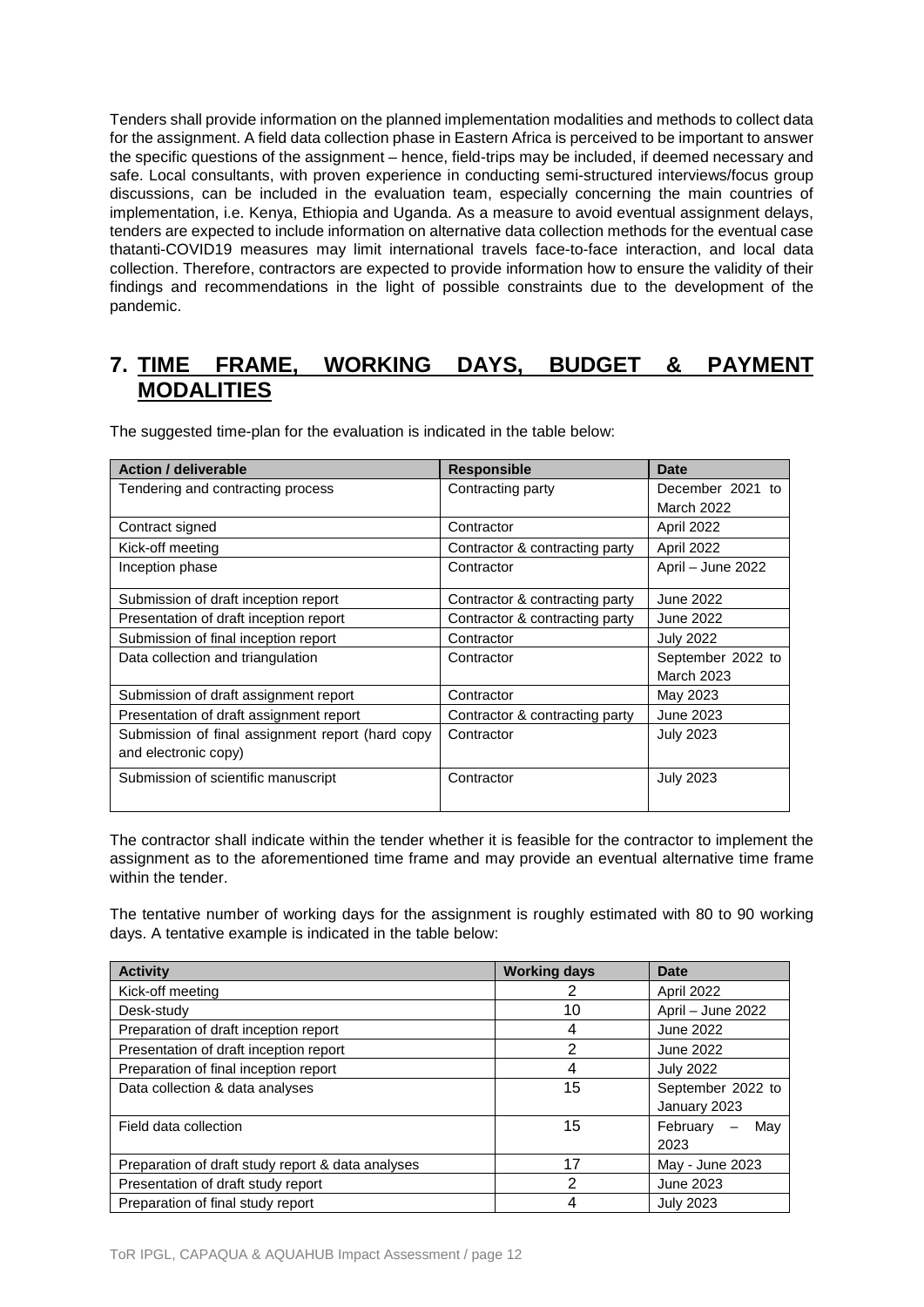| Preparation of final evaluation report and scientific |  |  |  |  |  |  | July 2023 |
|-------------------------------------------------------|--|--|--|--|--|--|-----------|
| manuscript (hard copy and electronic copy)            |  |  |  |  |  |  |           |

The potential contractor is expected to deliver a table of the estimated total number and distribution of working days for the assignment phases (ToR chapter 6), as well as for the three specific objectives of this ToR (ToR chapter 3), as to the contractor's working-load assessment and the specific assignment strategy and methodology chosen.

The estimated honorarium range for implementing the assignment is EUR 75,000.- to EUR 82,000. including travel costs and including all applicable taxes (VAT).

The assignment honorarium will be paid in two instalments to the contractor. The 1<sup>st</sup> instalment will be provided after the delivery of the draft inception report in the amount of 40% of the total honorarium. The  $2<sup>nd</sup>$  instalment, in the amount of 60% of the total honorarium, will be paid after the delivery of the final assignment report.

# **8. CONTRACTOR / ASSESSMENT TEAM**

The assignment shall be implemented by an independent contractor and may consist of a team of experts/specialists, which is led by the leader of the assessment team.

## **Mandatory conditions**

- The leader of the assessment team must not have been involved in the operational implementation of the AQUAHUB project and must not have conflict of interests when implementing the assignment.
- The CV of the leader of the assessment team, as well as the CV's of the expert/specialist team members need to be provided along with the tender.
- The leader of the assessment team has expertise and experience in the field of impact assessment studies (proven by at least two publications in impact assessments).
- The leader of the assessment team has expertise and experience in the field of evaluation of capacity development programmes.
- The assessment team can demonstrate a record of having conducted at least two impact assessment studies, or two studies on the assessment and/or analysis of capacity development projects/programme.

### **Key qualifications of the assessment team**

- At least Master degree (or equivalent degree), in social sciences, international relations, policy studies, international development, higher education science, aquatic science, environmental science, or related disciplines.
- Expertise in theories and models with regard to capacity development processes.
- Expertise and experience and in a variety of impact assessment and evaluation methods and proven experience in qualitative data collection and analysis.
- Expertise in the field of "capacity development processes in the higher education and research sector".
- Experience in project cycle management.
- Strong communication and presentation skills.
- Very good oral and written English language skills.

### **Qualifications/expertise of the assessment team which are perceived as an additional asset**

- The potential contractor conducted already impact assessment studies in the field of "capacity" development processes in the higher education and research sector".
- Expertise in the area of "conservation and sustainable management of freshwater ecosystems, including its resources and services" and/or experience in evaluating programmes/projects in the aforementioned thematic area.
- Knowledge of the Ugandan, Kenyan and Ethiopian policies related to higher education & research, and policies in freshwater ecosystem management (e.g. protection & conservation, water quality monitoring, biodiversity, fisheries & aquaculture, etc.).
- Expertise and experience in assessing gender specific aspects.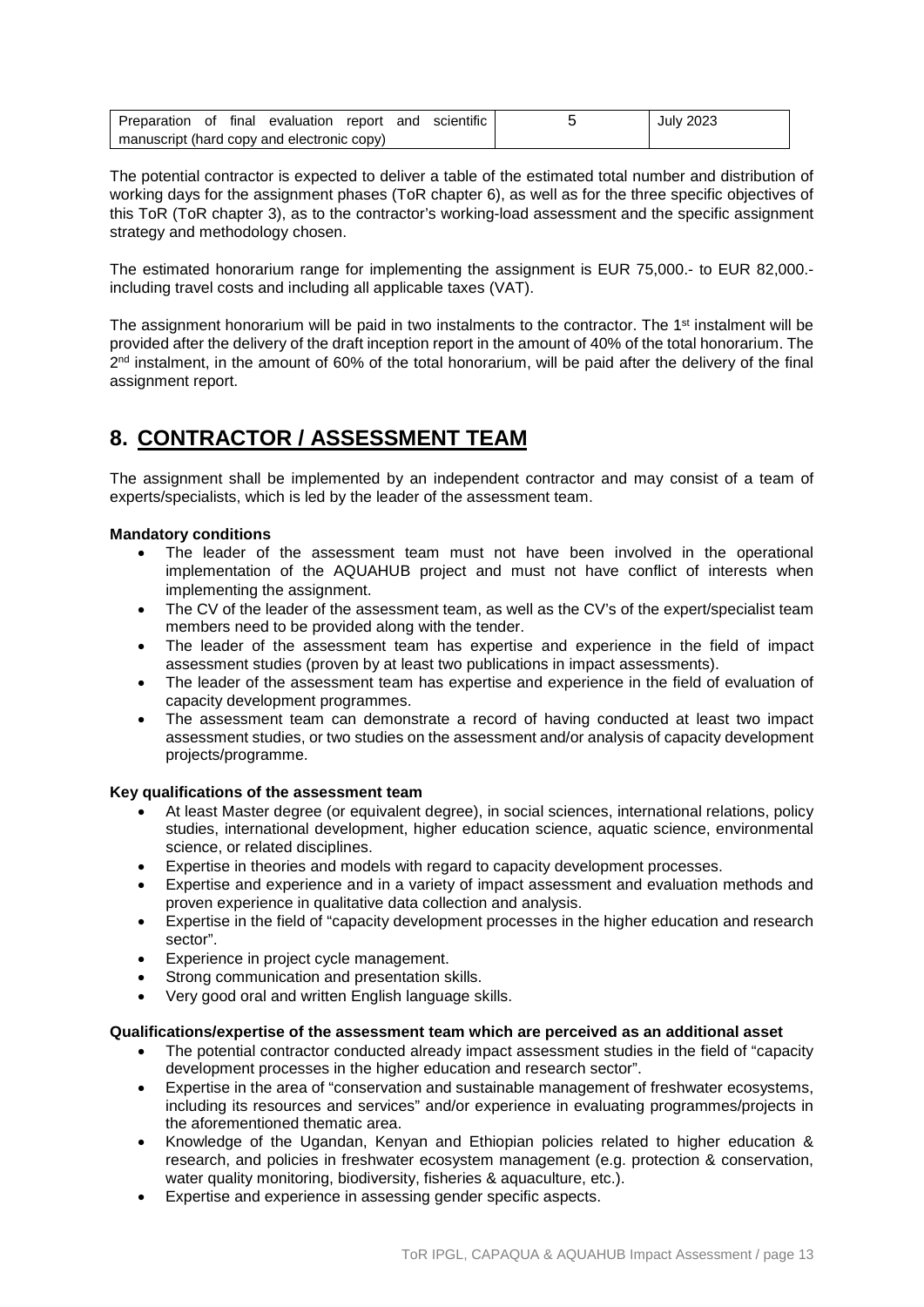• Working experience in Eastern Africa.

## **9. REPORTS/DELIVERABLES**

The contractor will submit the following deliverables:

- 1. **Draft inception report (15-20 pages without annexes, adhering to structure and checklist outlined in the ADA Guidelines p.46-47[5\)](#page-13-0), including**;
	- Assignment strategy, methodological approach and methods;
	- Analyses of wider context and limitations of the assignment;
	- Reflection of ToC;
	- Data collection and data analyses plan;
	- Work plan and time plan;
	- Data triangulation and quality assurance measures; and
	- Annex: Evaluation matrix, data collection instruments, such as semi-structured interview topic guidelines and list of stakeholders
- **2. Presentation of draft inception report.**

### 3. **Final inception report (15-20 pages without annexes), including**:

- Assignment strategy, methodological approach and methods;
- Analyses of wider context and limitations of the assignment;
- Data collection and data analyses plan;
- Work plan, time plan and schedule of tasks, activities and deliverables, with clear responsibilities;
- Role and responsibilities of each member of the contracted team;
- Data triangulation and quality assurance measures; and
- Annex: Evaluation matrix.

### **4. Draft assignment report (about 30-50 pages without annexes, adhering to structure and checklist of the ADA Guidelines p. 48-495), including:**

- Executive summary;
- Analyses of wider context and limitations of the assignment;
- Assignment strategy, methodological approach and methods
- Data analysis;
- Findings, conclusions and recommendations in terms of:
	- o Assignment objectives;<br>o Specific assignment que
		- Specific assignment questions;
- Annex: Evaluation matrix; and
- Annex: ADA Evaluation Results Assessment Form.

### **5. Presentation of draft assignment report**

### **6. Final assignment report (30-50 pages without annexes), including:**

- Executive summary;
- Analyses of wider context and limitations of the assignment;
- Assignment strategy, methodological approach and methods
- Data analysis;

-

- Findings, conclusions and recommendations in terms of:
	- o Assignment objectives;
	- o Specific assignment questions;
- Annex: Evaluation matrix; and

<span id="page-13-0"></span><sup>5</sup> Throughout the entire process, the assessment will be undertaken in accordance with the evaluation policy and evaluation guidelines of ADC, downloadable at:

[https://www.entwicklung.at/fileadmin/user\\_upload/Dokumente/Evaluierung/Evaluierungs\\_Leitfaeden/Guidelines\\_for\\_Programme](https://www.entwicklung.at/fileadmin/user_upload/Dokumente/Evaluierung/Evaluierungs_Leitfaeden/Guidelines_for_Programme_and_Project_Evaluations_ADA_2020.pdf) [\\_and\\_Project\\_Evaluations\\_ADA\\_2020.pdf](https://www.entwicklung.at/fileadmin/user_upload/Dokumente/Evaluierung/Evaluierungs_Leitfaeden/Guidelines_for_Programme_and_Project_Evaluations_ADA_2020.pdf)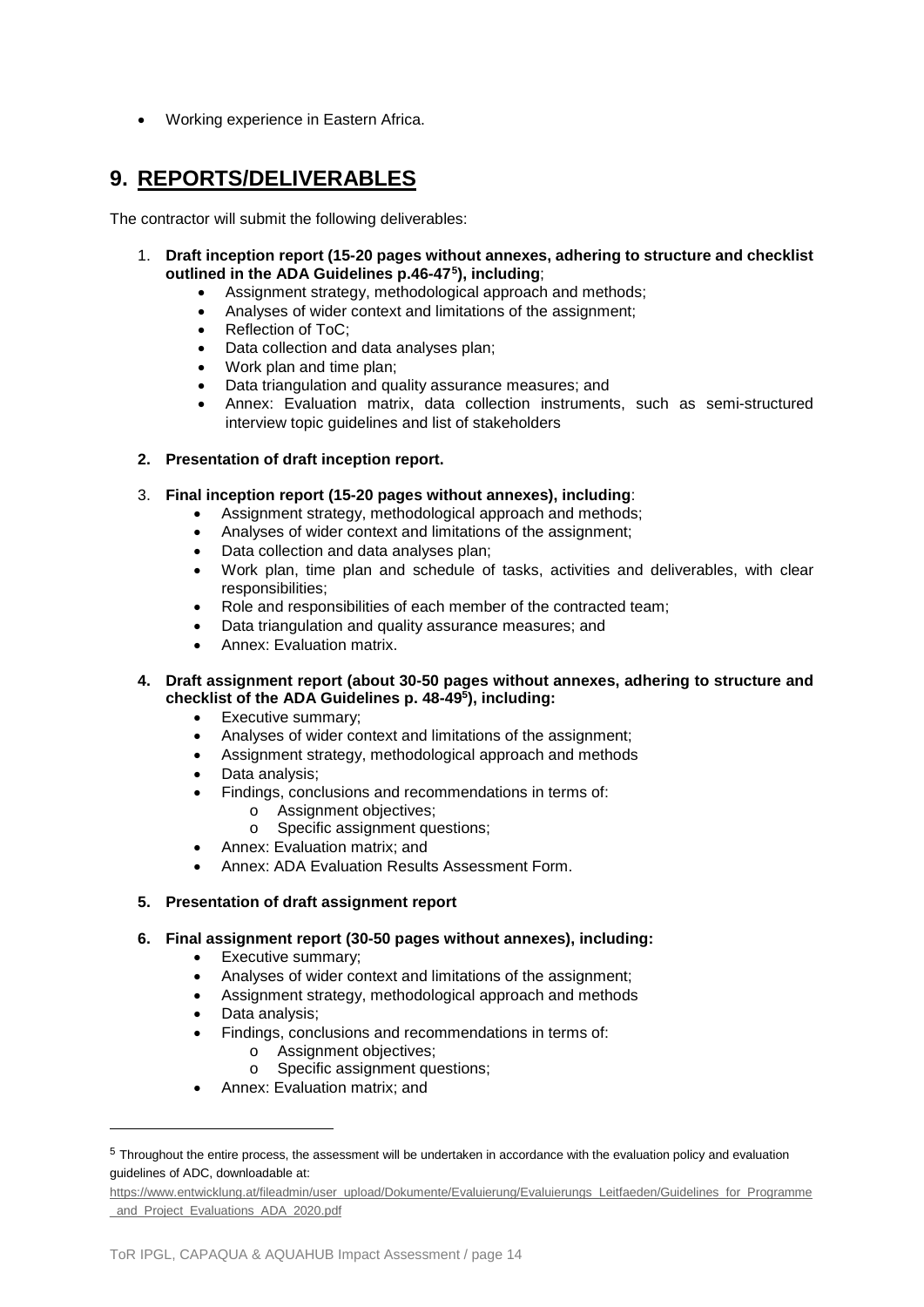• Annex: ADA Evaluation Results Assessment Form.

## **7. Scientific manuscript of the impact assessment report:**

- Scientific manuscript for submission at a scientific journal; and
- The manuscript shall adhere to submission guidelines and requirements of the conjointly chosen scientific journal.

## **Reporting details**

- All reports need to be written in English.
- All reports must be provided in electronic form to: [gerold.winkler@boku.ac.at](mailto:gerold.winkler@boku.ac.at)
- The final inception report and final assignment report need to be provided in printed form (in 5 copies) as well.
- The executive summary should summarize key findings, conclusions and recommendations (three to five pages) and must be submitted as part of the final draft report.
- The findings, conclusions and recommendations of the reports have to be structured according to the specific objectives and specific assignment questions as to this ToR.
- It is expected that the reports are easy readable, illustrative and well structured.
- An outline of the report's structure shall be agreed during the inception and desk study phase however, the following outline is suggested as a starting point:
	- 1. Executive summary (maximum 5 pages; includes chapters 2 to 7 stated below);
	- 2. Introduction (purpose, objectives, scope, reference to quality standards & criteria)
	- 3. Background & context analysis (including an analysis of wider context and limitations of the assignment);
	- 4. Study design & approach;
		- Methodological approach (description of the contractor's approach, including it's strengths and weaknesses);
		- Data collection and data analysis methods and tools;
		- Limitations, risks and mitigation measures;
	- 5. Findings (specifically on assignment objectives and specific assignment questions);
	- 6. Conclusions & lessons learnt (specifically on the assignment objectives and specific assignment questions);
	- 7. Recommendations (specifically on the assignment objectives and specific assignment questions);
	- 8. Annexes;
		- Data collected & analyzed (people/institutions interviewed, documents reviewed, etc.);
		- **Evaluation matrix;**
		- **ADA Evaluation Results Assessment Form; and**
		- **Exentual any others.**
- The quality of the reports will be judged according to the following criteria:
	- o Does the report contain a comprehensive and clear executive summary?
	- o Were the Terms of Reference fulfilled and is this reflected in the report?
	- o Are all assignment objectives covered and all specific assignment questions answered sufficiently?
	- o Are the methodology, methods and processes of the evaluation well documented in the assignment report?
	- o To what extend is the revision of the project ToC and ToR for the planned impact assessment based on a solid theoretical/methodological foundation?
	- o Does the report reflect, assess and revise the intervention logic/theory and its underlying assumptions sufficiently?
	- o Are gender aspects of relevance documented and analyzed in the report?
	- o Are the conclusions and recommendations based on a solid theoretical and/or empirical foundation, as well as on assignment findings, which are clearly stated in the report?
	- o Does the report clearly differentiate between findings, conclusions and recommendations?
	- o Are the recommendations realistic and is it clearly expressed to whom the recommendations are addressed to?
	- o Were the most significant stakeholders involved and/or consulted?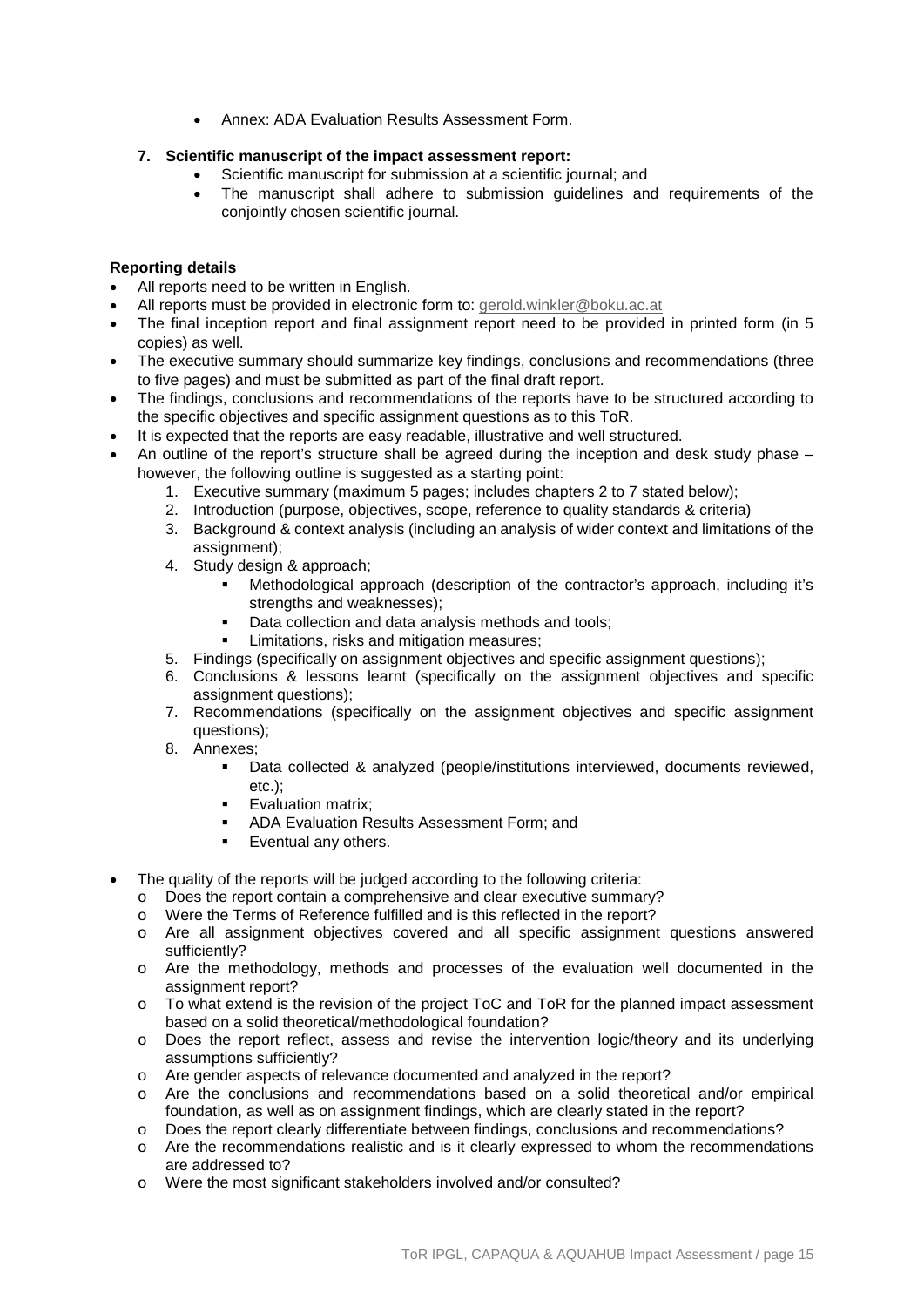- o Does the report summarize key learning to feed into the strategy, design and implementation of future AQUAHUB projects?
- o Does the report present the information in a presentable and clearly arranged form?
- o Is the report free from spelling mistakes and unclear linguistic formulations?
- o Can the report be further distributed and published for open access in the delivered form?

# **10. CO-ORDINATION / RESPONSIBILITIES**

The contractor will be contracted by BOKU and the contractor will report to BOKU. BOKU is in charge of the overall contracting process, the formal approval of deliverables and all financial matters. The central contact person for the contractor will be Mr. Gerold Winkler (assignment coordinator) at BOKU throughout the assessment process.

The contractor is supported by the AQUAHUB coordination team, consisting of:

- 1. The overall coordinator: Mr. Gerold WINKLER, BOKU, Austria,
- [gerold.winkler@boku.ac.at](mailto:gerold.winkler@boku.ac.at)
- 2. Kenyan coordinator: Prof. Nzula KITAKA, Egerton University, Kenya, [nkitaka@yahoo.com](mailto:nkitaka@yahoo.com)
- 3. Ethiopian coordinators: Prof. Tadesse Fetahi HAILU, Addis Ababa University, Ethiopia, tadesse.fetahi@aau.edu.et and Prof. Ass Prof Getachew Beneberu Abebe, Bahir Dar University, [gech13@gmail.com](mailto:gech13@gmail.com)
- 4. Ugandan coordinator: Dr Juliet Nattabi, Makerere University, Uganda, juliet.nattabi@mak.ac.ug

The AQUAHUB coordination team will support the contractor in terms of:

- Provision of documents and data needed to implement the assessment;
- Provision of logistic support to the contractor;
- Introducing/linking the contractor to project beneficiaries and stakeholders;
- Arrangement and organization of eventual workshops and interviews in Austria, Kenya, Uganda and Ethiopia, including the financial coverage of travel, accommodation and per diem costs of project beneficiaries/stakeholders; and
- Provision of feedback throughout the assessment process.

The contractor shall consult the AQUAHUB coordination team on any procedural matter requiring attention and the timing/planning of meetings, workshops, interviews and eventual travel dates. The contractor shall organize, book and cover any travel costs of the assessment team, since the assignment honorarium includes travels, accommodation and per diems) - hence, the contractor shall include all travel costs in the tender.

## **11. SPECIFICATIONS FOR THE SUBMISSION OF TENDERS**

The following specifications are mandatory for assignment tenders:

- Tender must be delivered at latest by February 22nd 2022 in electronic form to: [gerold.winkler@boku.ac.at](mailto:gerold.winkler@boku.ac.at)
- Tender includes a table of the estimated number and distribution of working days for the assignment phases (ToR chapter 6), as well as for the three specific objectives of this ToR (ToR chapter 3).
- Tender includes an overall tender sum and a budget breakdown including the working day rates, number of working days, eventual travel costs and eventual additional fees. The tender does not include VAT tax.
- Tender includes the CV's of all assessment team members.
- Tender includes references with regard to the expected contractor's expertise stated in chapter 8 of this ToR document.
- Tender includes a time-table for the assignment, including dates for the reports delivery (draft inception report, final inception report, draft assignment report, final assignment report).
- Tender includes an outline of the proposed strategy, methodology and implementation approach for the assignment, which the potential contractor considers to be most appropriate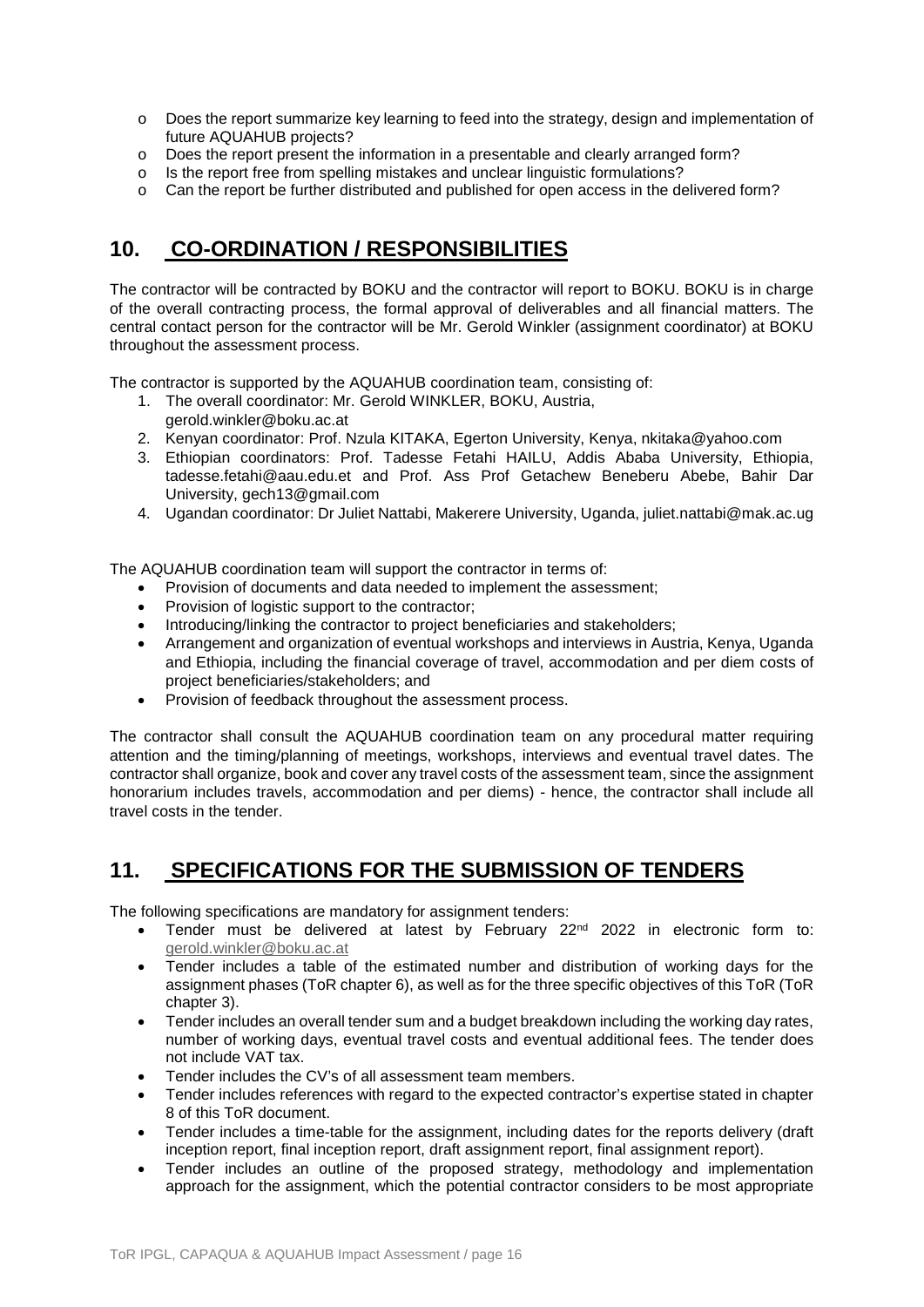to address the purpose and objectives of this ToR document, including it's advantages, disadvantages and limitations.

- Tender provides information on the planned implementation modalities and methods to collect data, since anti-COVID19 measures are likely to limit travel activities and face-to-face interaction.
- Tender document comprises of maximum 15 pages, plus any eventual annexes.

## **12. ANNEXES**

- I. List of abbreviations<br>II. ToC Theory of Cha
- II. ToC Theory of Change<br>III. ADA evaluation policy and
- ADA evaluation policy and guidelines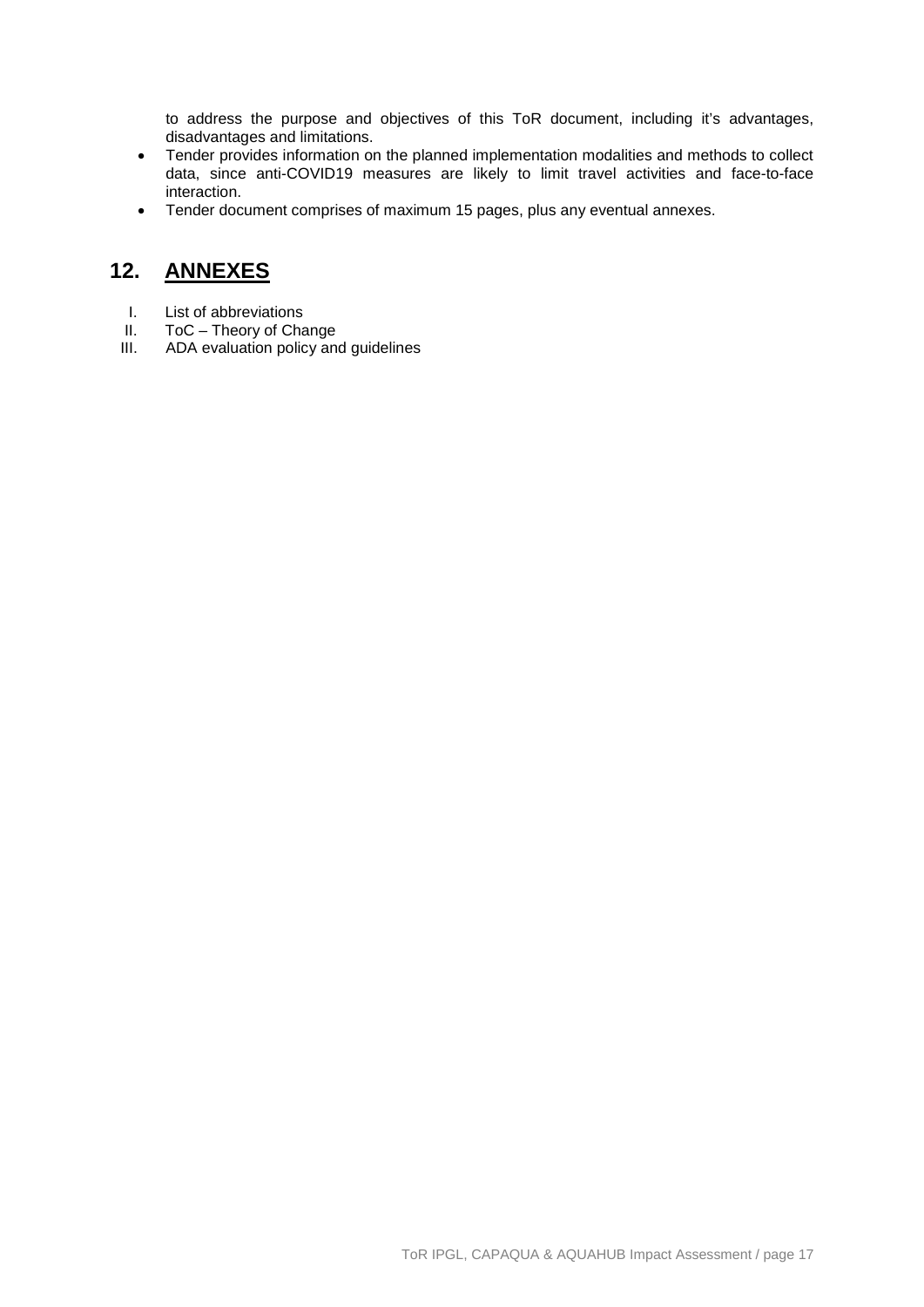# **Annex I: List of abbreviations**

| AAU                        | <b>Addis Ababa University</b>                                                                                                                                                     |  |  |  |  |  |
|----------------------------|-----------------------------------------------------------------------------------------------------------------------------------------------------------------------------------|--|--|--|--|--|
| ADA                        | <b>Austrian Development Agency</b>                                                                                                                                                |  |  |  |  |  |
| <b>ADC</b>                 | <b>Austrian Development Cooperation</b>                                                                                                                                           |  |  |  |  |  |
| AEEM                       | Joint degree Master's Programme in Aquatic Ecosystems & Environmental<br>Management                                                                                               |  |  |  |  |  |
| <b>AQUAHUB</b>             | Education and research hub for the sustainable management of aquatic ecosystems in                                                                                                |  |  |  |  |  |
| <b>AQUAHUB</b><br>platform | Eastern Africa<br>Knowledge networking platform: https://aquahub.boku.ac.at/                                                                                                      |  |  |  |  |  |
| BDU                        | Bahir Dar University, Bahir Dar, Ethiopia                                                                                                                                         |  |  |  |  |  |
| <b>BOKU</b>                | University of Natural Resources and Life Sciences, Vienna, Austria                                                                                                                |  |  |  |  |  |
| <b>BOMOSA</b>              | Integrating BOMOSA cage fish farming system in reservoirs, ponds and temporary<br>water bodies in Eastern Africa, EU funded project via INCO FP6, 2006 - 2010                     |  |  |  |  |  |
| <b>CAPAQUA</b>             | Development of Educational and Research Capacity in Eastern Africa for the<br>Sustainable Management of Aquatic Ecosystems, ADC funded via ADA IPGL projects<br>from 2009 to 2018 |  |  |  |  |  |
| <b>COTRA</b>               | Collaborative training in fisheries and aquaculture in East, Central and Southern Africa,<br>EU funded project via Intra-Africa Academic Mobility Scheme, 2018 - 2020             |  |  |  |  |  |
| <b>DGIS</b>                | Directorate-General for International Cooperation, The Netherlands                                                                                                                |  |  |  |  |  |
| EAWA                       | East African Water Association                                                                                                                                                    |  |  |  |  |  |
| Erasmus K1                 | International mobility programme funded by the EU                                                                                                                                 |  |  |  |  |  |
| EGU                        | Egerton University, Egerton, Kenya                                                                                                                                                |  |  |  |  |  |
|                            | EIAR-NFALRC Ethiopian Institute for Agricultural Research, National Fish and<br>Aquatic Lives Research Center, Sebeta, Ethiopia                                                   |  |  |  |  |  |
| <b>HEST</b>                | Higher Education, Science and Technology                                                                                                                                          |  |  |  |  |  |
| <b>IHE Delft</b>           | IHE Delft Institute for Water Education, Delft, The Netherlands (former name UNESCO-<br><b>IHE Institute for Water Education)</b>                                                 |  |  |  |  |  |
| <b>IPGL</b>                | International Post-Graduate Education & Research Hub in Limnology                                                                                                                 |  |  |  |  |  |
| <b>KMFRI</b>               | Kenya Marine & Fisheries Research Institute, Kenya                                                                                                                                |  |  |  |  |  |
| LARIMA                     | Sustainable Highland Rivers Management in Ethiopia, ADC funded project via<br>APPEAR, 2016 - 2019                                                                                 |  |  |  |  |  |
| LWM                        | International joint degree Master's Programme in Limnology & Wetland Management                                                                                                   |  |  |  |  |  |
| LWE                        | International MSc Programme in Limnology & Wetland Ecosystems                                                                                                                     |  |  |  |  |  |
| <b>MUK</b>                 | Makerere University, Uganda                                                                                                                                                       |  |  |  |  |  |
| <b>NAFIRRI</b>             | National Fisheries Resource Research Institute, Jinja, Uganda                                                                                                                     |  |  |  |  |  |
| <b>NUFFIC</b>              | Netherlands Organization for International Cooperation in Higher Education.                                                                                                       |  |  |  |  |  |
| <b>NWSC</b>                | National Water and Sewerage Corporation, Kampala, Uganda                                                                                                                          |  |  |  |  |  |
| <b>OKP</b>                 | Programme, The Netherlands<br>Knowledge<br>Fellowship<br>Programme,<br>Orange<br>administered by NUFFIC                                                                           |  |  |  |  |  |
| <b>MWE</b>                 | Ministry of Water & Environment, Uganda                                                                                                                                           |  |  |  |  |  |
| <b>RCV</b>                 | Fellowship programme funded by the Rotary Club Vienna                                                                                                                             |  |  |  |  |  |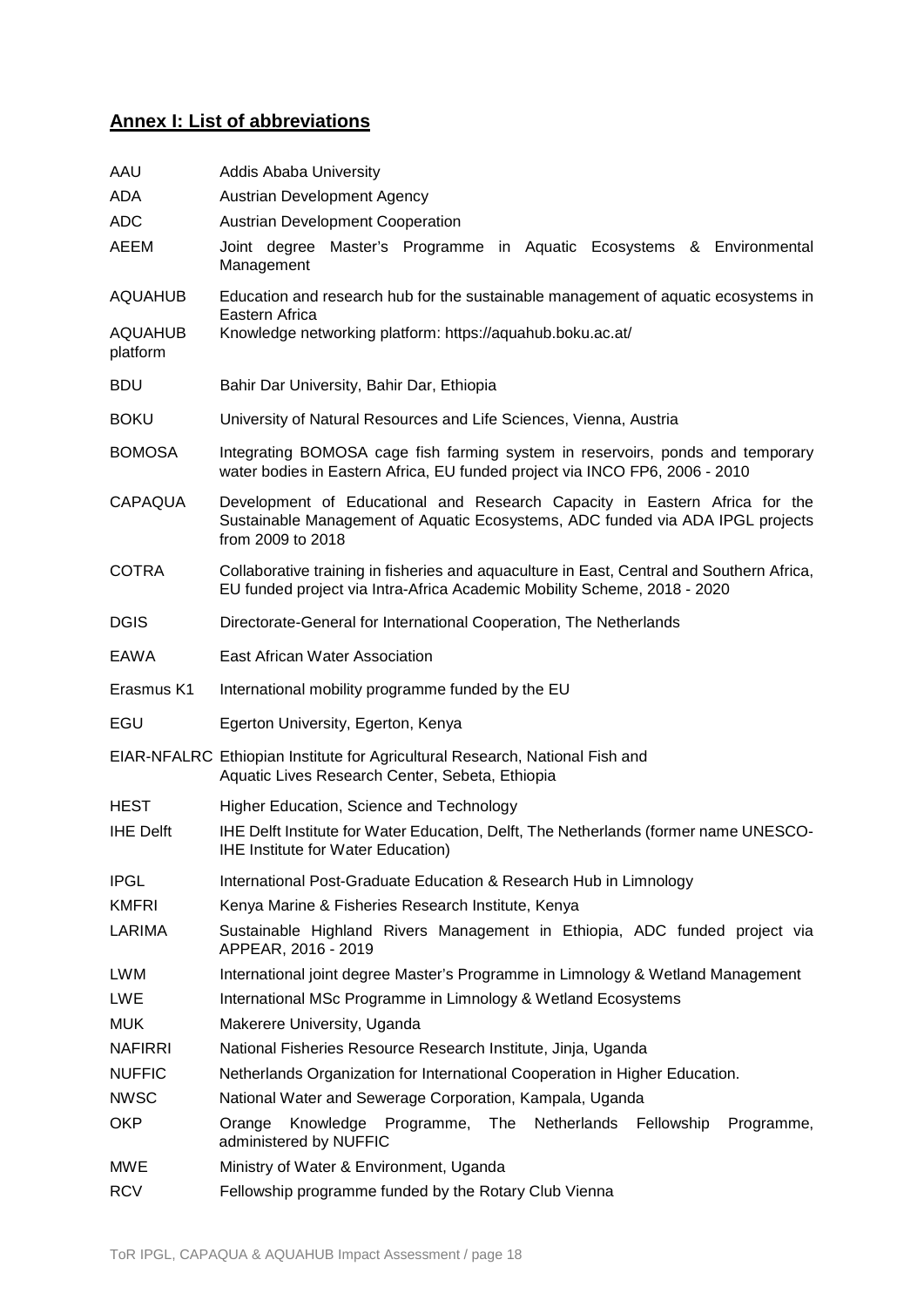- STRECAFISH Strengthening regional capacity in research and training in fisheries and aquaculture for improved food security and livelihoods in Eastern Africa, ADC funded project via APPEAR, 2015 - 2018
- ToC Theory of Change
- ToR Terms of Reference